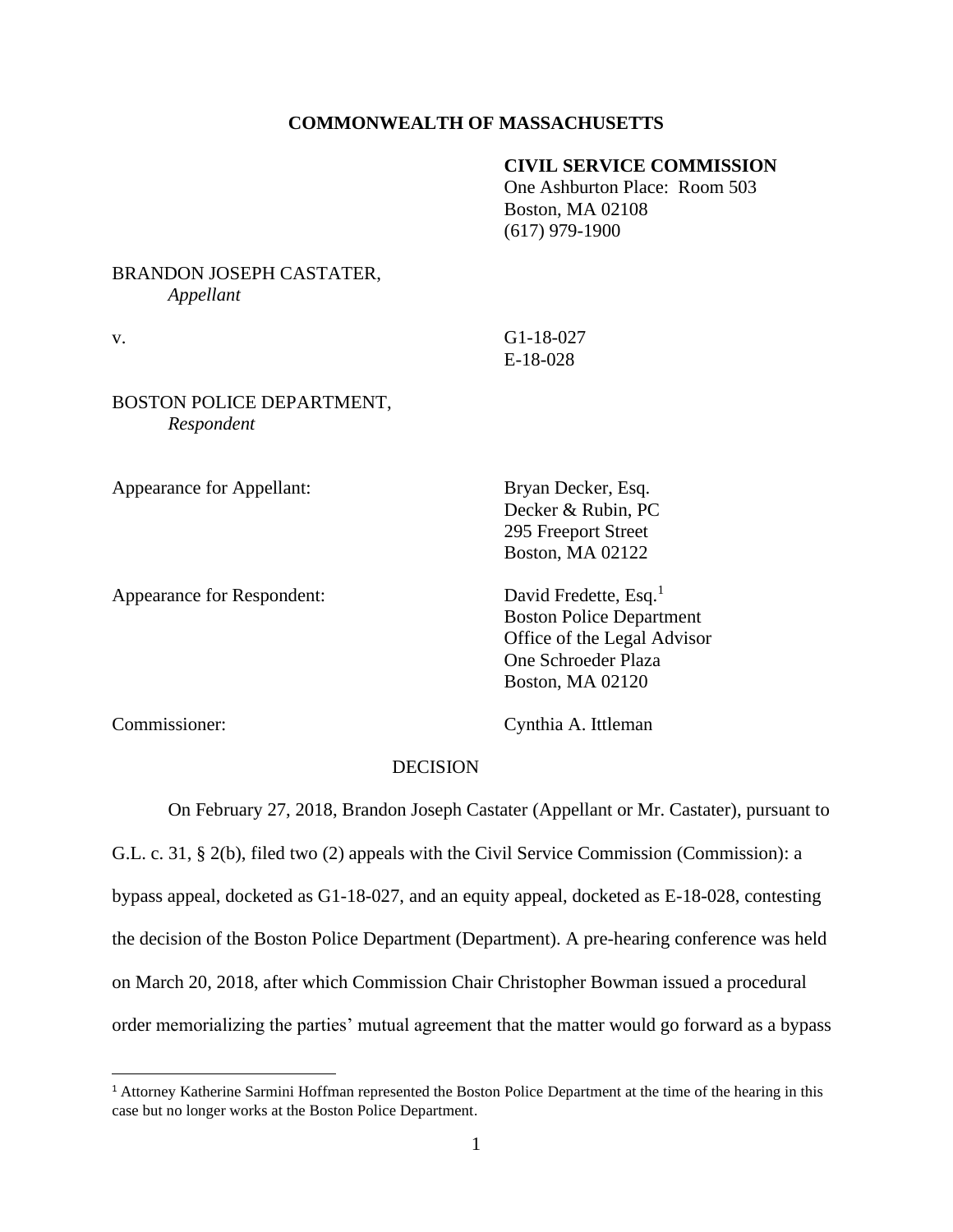appeal. I held a hearing on May 30, 2018 at the offices of the Commission.<sup>2</sup> The hearing was digitally recorded and the parties were given a CD of the recording. <sup>3</sup> Both parties submitted proposed decisions. As noted herein, based on the facts and the applicable law, the appeal is denied.

## **FINDINGS OF FACT**

Fifteen (15) Joint Exhibits were entered into evidence at the hearing and one (1) Exhibit was entered into evidence on behalf of the Appellant. Based on the documents submitted, the testimony of the following witnesses:

Called by the Boston Police Department:

- Sgt. Det. Gary Eblan, Boston Police Department
- Superintendent Frank Mancini, Boston Police Department

Called by Brandon Castater:

- Brandon Castater, Appellant
- $\blacksquare$  Ms. A
- Ryan Hewett

and taking administrative notice of all matters filed in the case; pertinent statutes, regulations, policies, stipulations and reasonable inferences from credible evidence; a preponderance of the evidence establishes the following:

<sup>2</sup> The Standard Adjudicatory Rules of Practice and Procedure, 801 CMR ss 1.00, *et seq*., apply to adjudications before the Commission with Chapter 31 or any Commission rules taking precedence.

<sup>&</sup>lt;sup>3</sup> If there is a judicial appeal of this decision, the plaintiff in the judicial appeal would be obligated to supply the court with a transcript of this hearing to the extent that he/she wishes to challenge the decision as unsupported by the substantial evidence, arbitrary and capricious, or an abuse of discretion. In such cases, this CD should be used by the plaintiff in the judicial appeal to transcribe the recording into a written transcript.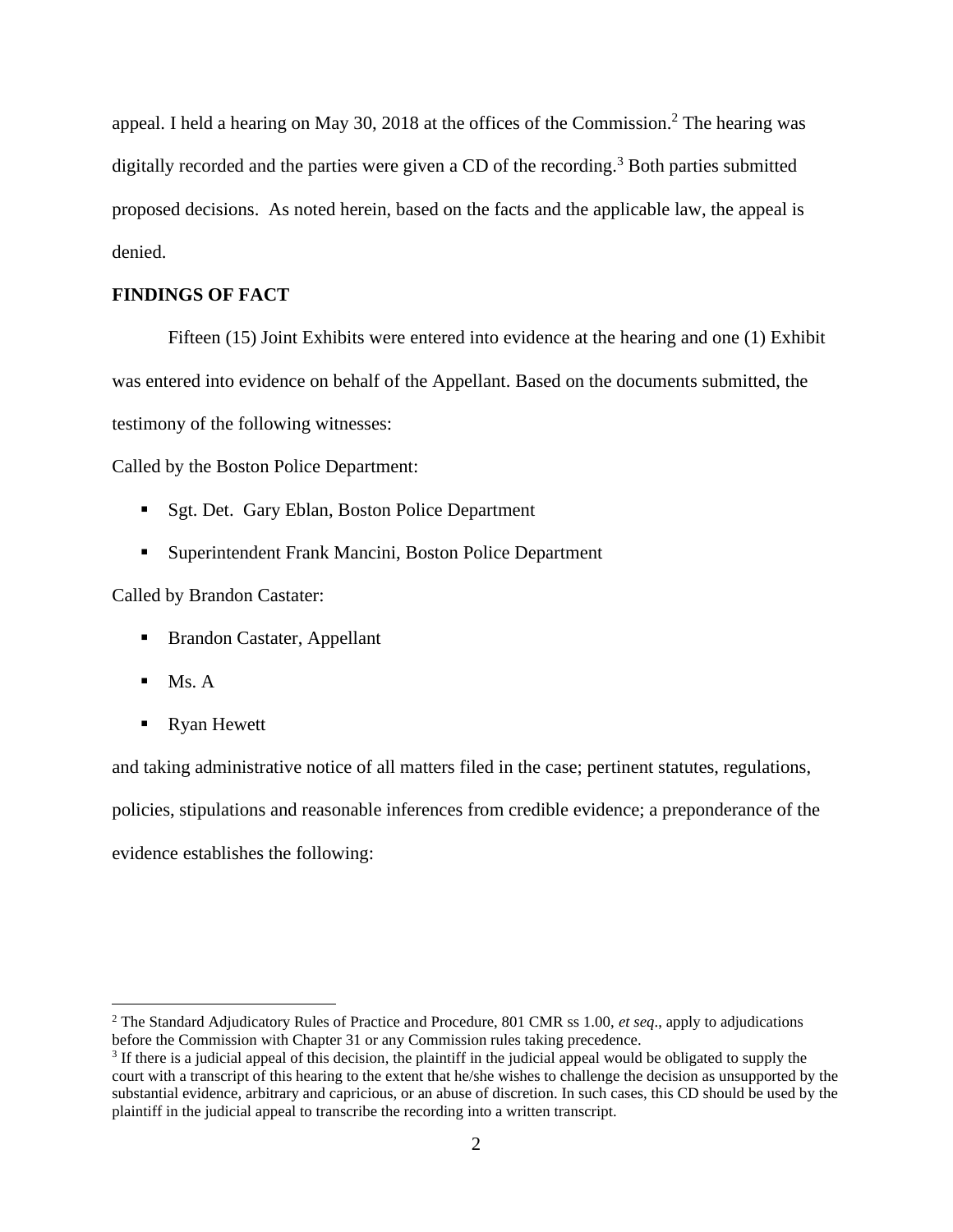#### *Prior Hiring Cycles*

- 1. In 2015, Mr. Castater, after taking and passing a civil service examination, undergoing a background investigation, passing the medical screening and completing the physicial abilities test, was appointed as a Boston police officer, subject to completing the Police Academy. (Stipulated Fact).
- 2. Due to an injury, Mr. Castater withdrew from the 2015 Academy. (Stipulated Fact*).*
- 3. On February 22, 2017, HRD, at the request of the Boston Police Department, sent Certification No. 04401 to the Boston Police Department. (Stipulated Fact).
- 4. Mr. Castater was tied for  $71<sup>st</sup>$  of those who signed the Certification. Of the one hundred twenty (120) candidates that were selected for appointment by the Boston Police Department, sixty-two (62) were ranked below Mr. Castater. (Stipulated Fact).
- 5. Following a background investigation conducted by Detective Molwyn Shaw, Detective Shaw presented his report of Mr. Castater's background to the "round table" of Department officials. Thereafter, Mr. Castater was given another conditional offer of employment from the Department and was again enrolled in the Police Academy in September 2017. (Stipulated Fact).
- 6. During the course of discovery in another case (either an arbitration or another civil service appeal) and *after* Mr. Castater had already entered the Boston Police Academy in 2017, the Department re-reviewed Mr. Castater's 2015 and 2017 background investigation and determined that it was necessary to *further* investigate two (2) incidents involving Mr. Castater, which were described in a 2009 Boston Police Incident Report and a 2011 Boston Police Incident Report. (Joint Exhibits 2 and 3; Testimony of Eblan; Testimony of Mancini).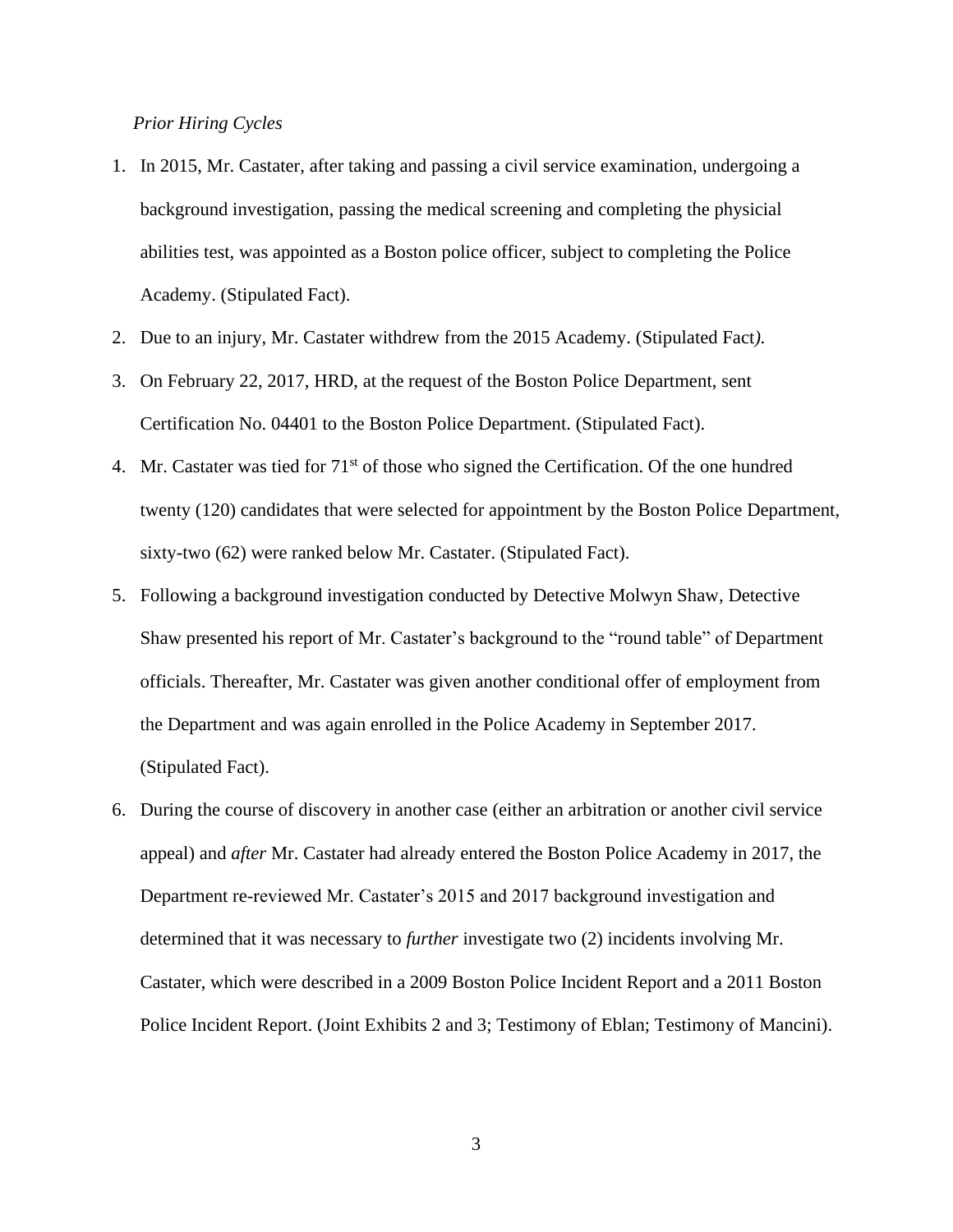- 7. Superintendent Frank Mancini testified on behalf of the Department at the hearing of this matter. He leads the Boston Police Department's Bureau of Professional Development, which oversees the Internal Affairs Unit, the Anticorruption Unit, and the Recruit Investigations Unit (RIU). As a result of discovery in another case, referenced above, Superintendent Mancini was directed to conduct a review of the prior (2015 and 2017) background investigations that the Department undertook of Mr. Castater, specifically focused on two incidents of alleged violence that were detailed in the 2009 Incident Report and the 2011 Incident Report. (Testimony of Mancini).
- 8. Superintendent Mancini ordered Sgt. Det. Gary Eblan (Sgt. Det. Eblan) to undertake the review of Mr. Castater's two prior background investigations in early January 2018. (Testimony of Eblan and Mancini). Sgt. Det. Eblan has been employed by the Department since 1989 and earned his Sergeant Detective rating in 2015. He has been the Recruit Investigations Supervisor since November 2017 and reports to Deputy Superintendent Jeffrey Walcott and Superintendent Mancini of the Bureau of Professional Standards. Sgt. Det. Eblan was not part of the RIU when either of the two previous background investigations were conducted relative to Mr. Castater's candidacy. (Testimony of Eblan).
- 9. Previously, Sgt. Det. Eblan worked as a patrol officer in Dorchester, the Motorcycle Unit, the Youth Violence Strike Force Unit, and in the Anti-Corruption Division. Additionally, he has worked as an instructor at the Boston Police Academy (Academy), where he taught defensive tactics, use of force, and patrol procedures. He has developed an in-service use of force training for the entire Department. He has also served as the Registrar of the Academy. (Testimony of Eblan).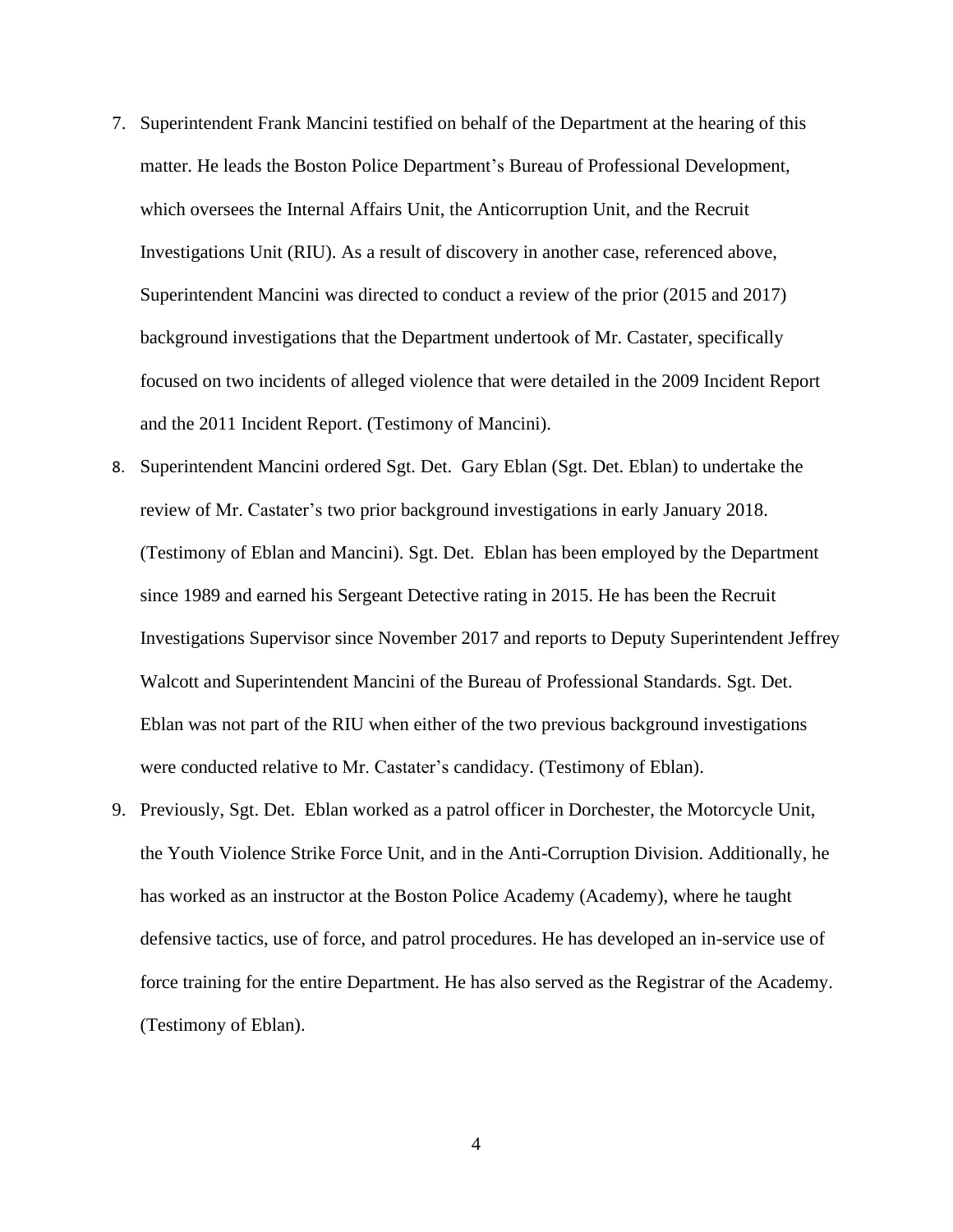### *The 2009 Incident*

- 10. As part of his investigation of the 2009 Incident, Sgt. Det. Eblan reviewed the 2009 Boston Police Incident Report, Mr. Castater's Board of Probation (BOP) Record, the court docket, the Computer Aided Dispatch (CAD) sheet which details the 911 call, and he interviewed percipient witnesses. Sgt. Det. Eblan noted that the CAD sheet was a new piece of evidence that the Department had not procured prior to his re-investigation. All other documents had been procured by the 2015 RIU background investigator (Detective Wayne Williams) and the 2017 RIU background investigator (Detective Molwyn Shaw). (Testimony of Eblan; Joint Exhibits 2, 3, 4, 5, 6, 7, 8, 9 and 11).
- 11. The court docket (#0907CR00532) indicates that Mr. Castater was arraigned in the Boston Municipal Court on September 18, 2009 on two (2) felony charges: Assault and Battery with a Dangerous Weapon and Breaking and Entering in the Nighttime with the Intent to Commit a Felony. The cases were disposed of by the Court on January 11, 2010, on the day of the scheduled jury trial, for want of prosecution. (Joint Exhibit 7).
- 12. As part of the *2015* RIU background investigation, Detective Williams requested that Mr. Castater provide an explanation about this incident in writing, asking him to explain what happened in his own words. Mr. Castater wrote: "In September 2009 I was summonsed to appear in the Boston Municipal Court for charges of assault and battery with a dangerous weapon and breaking and entering at night. To the best of my recollection I never testified or provided testimony in that instance, but I do vaguely remember being asked to publicly address the presiding judge…." (Joint Exhibit 5; *see* Fact 23 and Joint Exhibit 7 *infra* regarding the court record of the charges).
- 13. A police report written by Officer Creavin states that he and Officers Morano and Principe,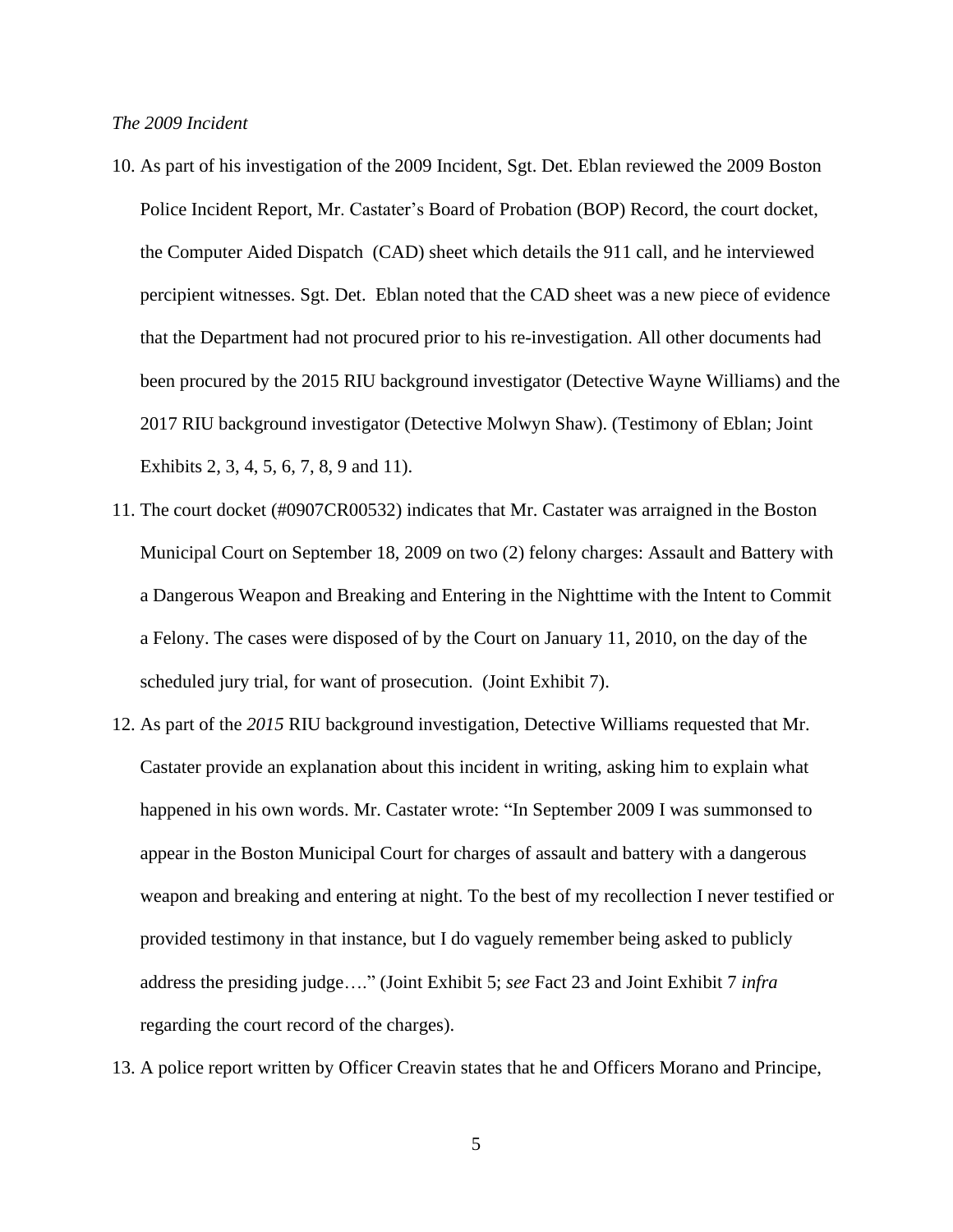" … responded to a R/C for a home invasion at [street address in Boston]. Upon arrival officers spoke to Mr. [A], who stated that his daughter, [Ms. A] and his son [son of Mr. A] had an argument earlier. [The son of Mr. A] then stated that [Ms. A's] ex-boyfriend, suspect Brandon Castater, who the daughter still talks to, barged in the house with 2 unknown friends and began to beat the victim [son of Mr. A] up, [Mr. A] stated that suspect had a small baseball bat that he was using to beat [son of Mr. A] over the head with. [Mr. A] grabbed one of the suspects to break up the fight. Suspects fled in a black Lincoln sedan. Suspect lives in unknown location in West Roxbury. When police and ambulance arrived at [street address] victim had already left the house. Officers searched area for victim and suspect to no avail. [Mr. A] advised to recontact 911 if son returns for medical attention. Officers observed turned over furniture, hole in kitchen wall, and a broken kitchen window with blood drops throughout the house to be further investigated by C-11 detectives. (sic)" (Joint Exhibit 2)(*see also* Joint Exhibit 9 and Testimony of Eblan)

- 14. Unlike the Recruit Investigations detectives in 2015 and 2017, Sgt. Det. Eblan actually spoke to each and every witness listed in the 2009 Boston Police Incident Report. Specifically, he spoke to the three (3) police officers listed in the report and persons who were at the scene of the alleged crime. (Testimony of Eblan; Joint Exhibit 12).
- 15. At the direction of Superintendent Mancini, Sgt. Det. Eblan spoke with Ms. A, Mr. Castater's ex-girlfriend, on January 11, 2018 by telephone about the 2009 incident at her father's house. Ms. A told Sgt. Det. Eblan that she does not recall calling Mr. Castater to come to her home that evening due to a fight with her brother. She also told Sgt. Det. Eblan that Mr. Castater typically would not let himself into her father's house, he would ring the bell to be let inside. (Testimony of Eblan; Joint Exhibit 12).
- 16. After this interview ended, Ms. A called Sgt. Det. Eblan back roughly five to ten minutes later. In this second phone conversation, Ms. A told Sgt. Det. Eblan that she remembered going to court with Mr. Castater but does not remember what happened. She remembered that she went to Mr. Castater's father's home after the incident and they took a picture of a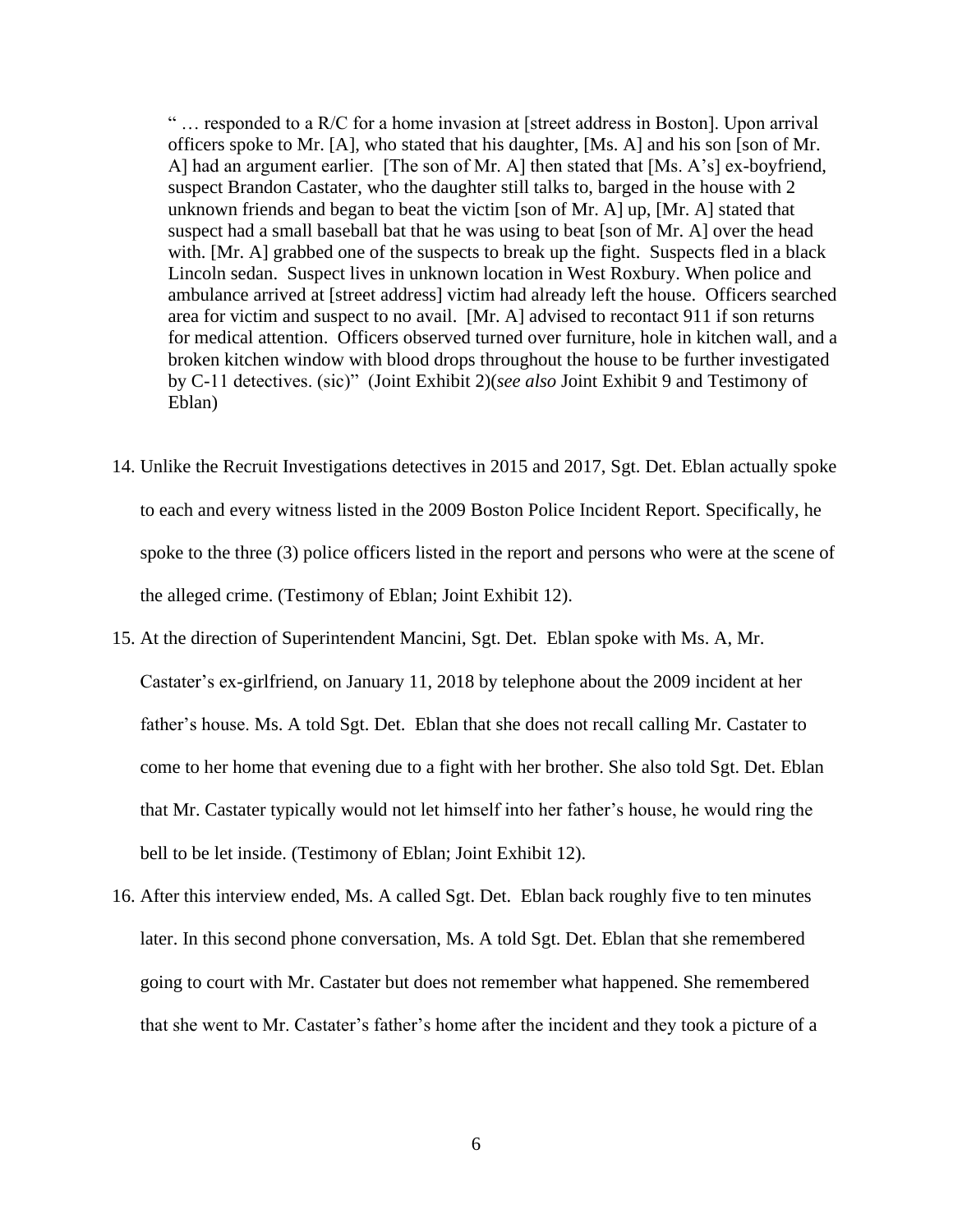bruise on her head but she did not remember how she got the bruise. (Testimony of Eblan; Joint Exhibit 12).

- 17. At the Commission hearing, Ms. A confirmed that a Boston Police detective called her in 2018 and asked her about the 2009 incident. She was wary that the detective was calling her out of the blue, asking about her relationship with her father, her brother, and Mr. Castater. After the phone call, she immediately called Mr. Castater and told him that she "wasn't the most forthcoming with him (Sgt. Det. Eblan) and he [Sgt. Det. Eblan] told me to call him back." (Testimony of Ms. A).
- 18. Ms. A admitted not being forthcoming the first time Sgt. Det. Eblan called her and that, when she called him back, she said that this time she was being honest with him. She also admitted in her second phone conversation with Sgt. Det. Eblan that she wants to see Mr. Castater become a police officer. (Testimony of Ms. A).
- 19. Sgt. Det. Eblan also spoke to Mr. A on the telephone relative to the 2009 Incident on January 12, 2018. Mr. A is Ms. A's father. Mr. A told Sgt. Det. Eblan that he recalled that his two children were having an argument that evening back in 2009, that he heard a lot of yelling and he went downstairs to calm everyone down. Mr. A said that he remembered seeing Mr. Castater leaving the house. He thought that Mr. Castater had come to his house with two other people but he was unsure. Sgt. Det. Eblan asked Mr. A if he saw Mr. Castater with a bat that night. Mr. A answered that he never saw him with a bat and did not even recall telling the officers that. He did not recall if his son was injured. He also told Sgt. Det. Eblan that when Mr. Castater was dating his daughter, Mr. Castater would often come into the house and would let himself in, that the doorbell didn't work, and that he rarely locked his door. When asked about damage to the house as a result of the 2009 incident, Mr. A said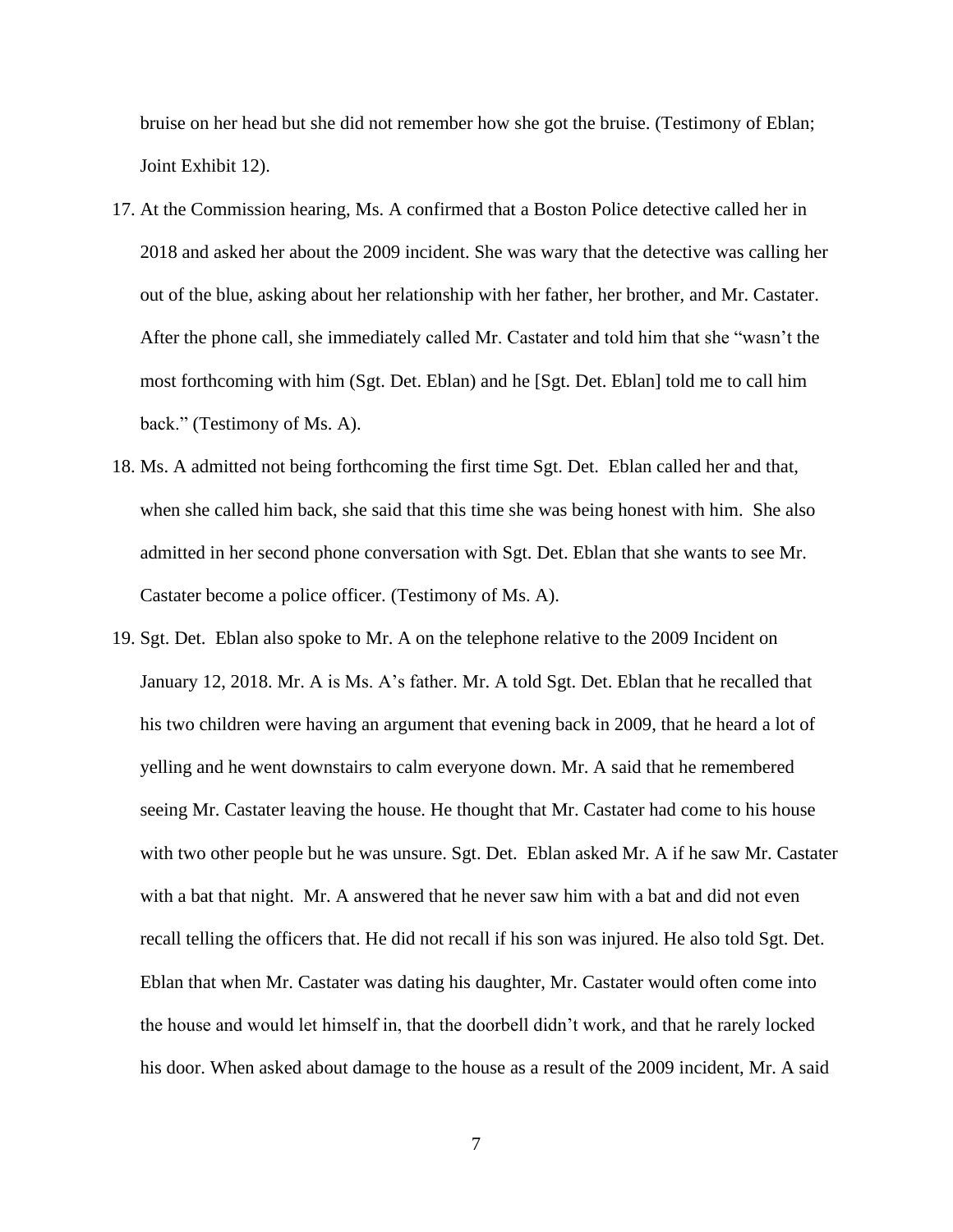that he did not recall any hole in the wall or a broken window in connection with the reported breaking and entering in 2009. During their phone conversation, Mr. A also told Sgt. Det. Eblan that he thought that Mr. Castater would make a good police officer even though Sgt. Det. Eblan had never mentioned anything about Mr. Castater's application to the police Department during his phone call with Mr. A. (Joint Exhibit 12; Testimony of Eblan).

- 20. Sgt. Det. Eblan also contacted Mr. A's son, who is Ms. A's brother, who was cited in the 2009 Incident Report. During this January 12, 2018 phone call, Mr. A's son told Sgt. Det. Eblan that he had already spoken to a detective and said everything he had to say about this incident and that he did not want to talk about it again. Sgt. Det. Eblan asked Mr. A's son if Mr. Castater had a bat during the 2009 incident, as reported in the 2009 Incident Report. Mr. A's son denied that Mr. Castater had a bat during the 2009 incident. Asked if Mr. Castater entered his home with other people during the 2009 Incident, Mr. A's son said that he could not recall. In addition, Mr. A's son would not answer Sgt. Det. Eblan's question as to whether or not he and Mr. Castater got into a physical confrontation at the 2009 incident. Instead, Mr. A's son said, "I already told the detective what happened", alleging that it was all a big misunderstanding. Without any prompting, Mr. A's son added, "Castater would make a good Boston Police Officer" even though there had been no mention of Mr. Castater's application to the Department for a police officer position. (Joint Exhibit 12; Testimony of Eblan).
- 21. During the course of Sgt. Det. Eblan's investigation, Mr. Castater was notified on January 8, 2018 of a pending dismissal by the Department based on the incident reported in Boston Police Incident Report #090401300 and Boston Police Incident Report #110523084. Mr.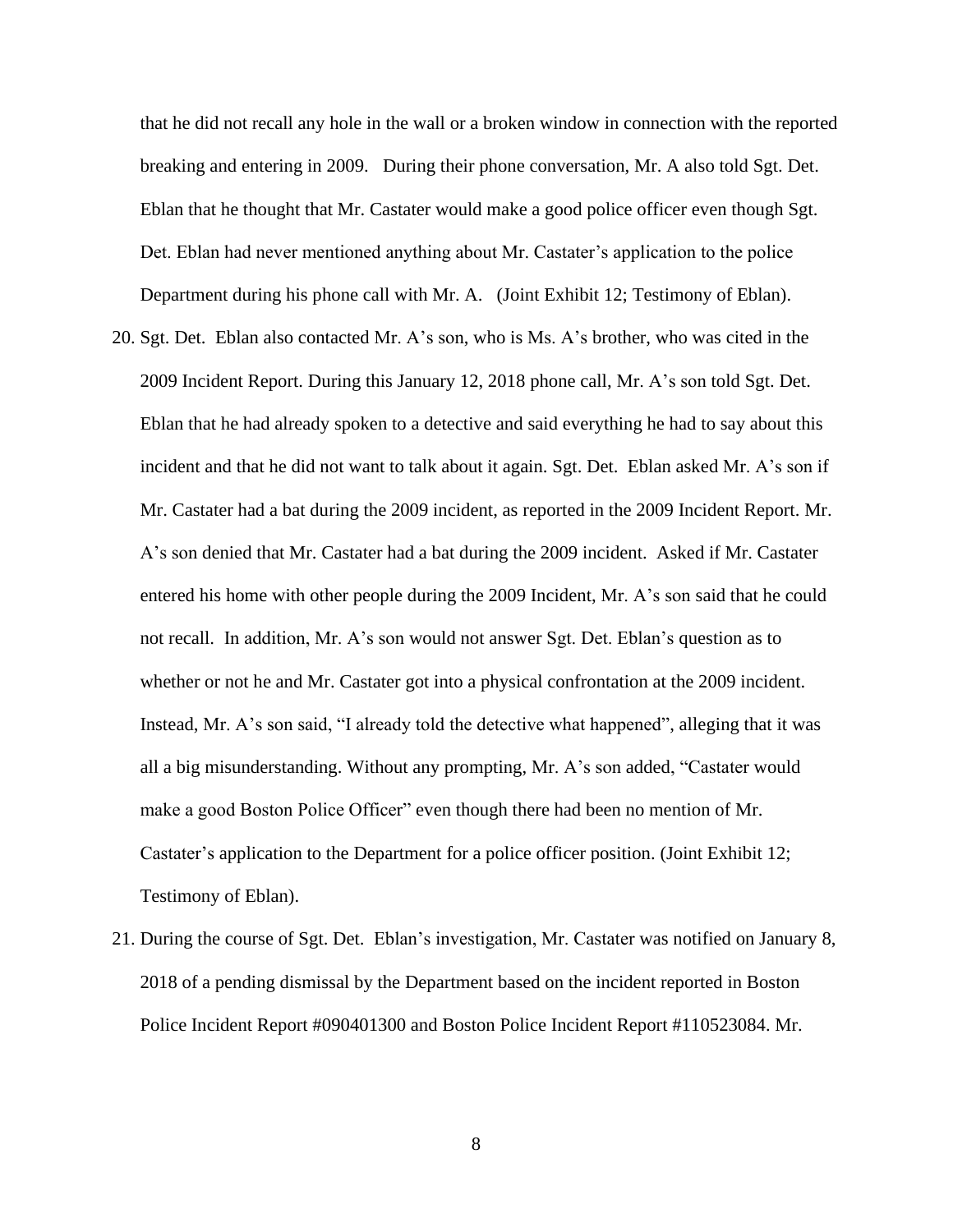Castater was given the opportunity to submit an explanation to the Department of those two incidents, which he did. (Joint Exhibits 1, 2, 3, 10 and 11).

- 22. In response to the notice of a pending dismissal, Mr. Castater provided a written statement dated January 8, 2018 to Department. In his January 8, 2018 written statement, Mr. Castater admitted that he went to his ex-girlfriend's home in the early morning of July 18, 2009, stating that he went there to help his ex-girlfriend because she said she had been hurt by her brother. Mr. Castater wrote that when he got there, he went right in through the front door without ringing the bell because he thought he had permission to do so. Mr. Castater further wrote that his ex-girlfriend's brother and several of his friends began to punch and kick him, causing Mr. Castater to back out of the house and run away. Mr. Castater denied in his written statement that he went to Mr. A's house with friends or that he had a bat with him there. Further, he wrote that he was summonsed to court regarding the 2009 incident but asserted, "When I appeared in court, the charges were dismissed prior to arraignment." (Joint Exhibit 11; *see also* Testimony of Castater).
- 23. The certified court docket for this 2009 case (#0907CR00532) indicates that the felony charges of (1) Assault and Battery Dangerous Weapon and (2) Breaking and Entering in the Nighttime with the Intent to Commit a Felony were *not* dismissed before arraignment. Mr. Castater was indeed arraigned on the charges on September 18, 2009 at the Boston Municipal Court, wherein he was released on his own personal recognizance. A second court appearance, the Pre-Trial Conference, was held on October 23, 2009. A third court appearance, for a jury trial, was scheduled for January 11, 2010, four (4) months after arraignment. However, on the January 11, 2010 trial date both charges were dismissed for want of prosecution. (Joint Exhibit 7)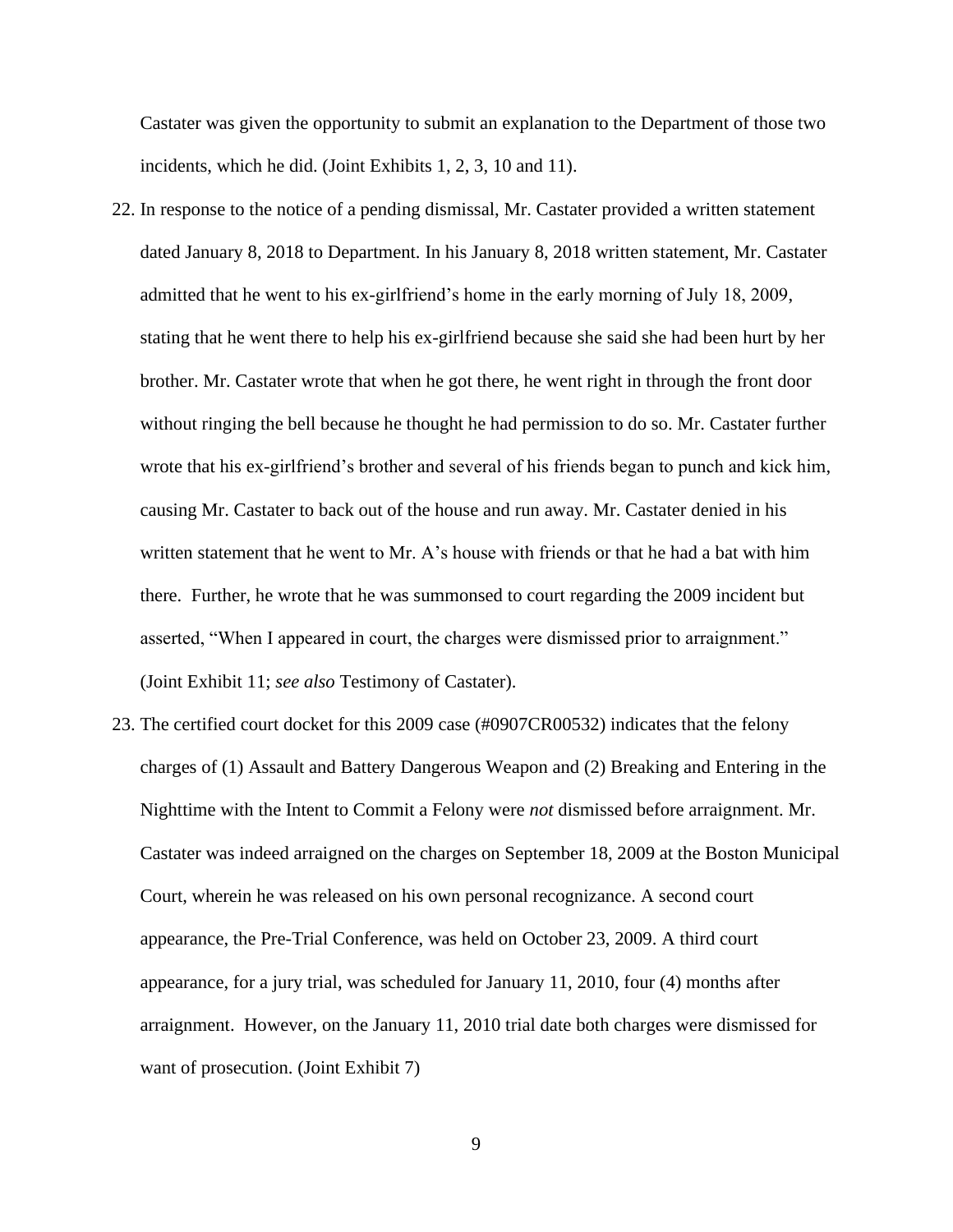- 24. Following Sgt. Det. Eblan's investigation of this 2009 incident, he discussed his findings with Superintendent Mancini, his supervisor. Thereafter, Superintendent Mancini personally reviewed the 2009 Police Incident Report, Mr. Castater's 2015 and 2017 Department Recruit Files (including the two Privileged Confidential Memoranda (PCM) written by the 2015 and 2017 background investigators), the court dockets, Mr. Castater's supplemental explanation of the 2009 incident, Mr. Castater's written statement in the file from January 2018, and Sgt. Det. Eblan's lengthy and detailed report. (Testimony of Eblan; Testimony of Mancini).
- 25. Superintendent Mancini met with the Boston Police Commissioner thereafter and discussed the details of Sgt. Det. Eblan's report and informed him of the pertinent facts of the 2009 incident. Superintendent Mancini pointed out to the Police Commissioner that Mr. A initially told the police at the scene in 2009 that Mr. Castater brought two other people with him to enter Mr. A's house that morning and that Mr. Castater had a bat with him. He explained to the Police Commissioner that presently Mr. A cannot recall if Mr. Castater had a bat during the 2009 incident. (Testimony of Mancini).

### *The 2011 Incident*

26. With respect to the 2011 incident, Sgt. Det. Eblan reviewed the incident report, court records, and spoke with percipient witnesses. Specifically, Sgt. Det. Eblan phoned the four (4) police officers listed in the 2011 Incident Report, the victim (Mr. H), a percipient witness (Mr. S), Ryan Howell who was with Mr. Castater that evening, and also two (2) women (Ms. D and Ms.  $S$ <sup>4</sup> who were present with Mr. Castater during the incident.<sup>5</sup> (Testimony of Eblan;

<sup>4</sup> All parties to this bypass appeal are aware of all of the witnesses' and co-defendant's full names and contact information; however, their identity will remain confidential for purposes of this written Decision and in the recording of this hearing. Those witnesses who testified at the bypass appeal hearing have voluntarily revealed their full identity and are referred to by their full name.

<sup>5</sup> Sgt. Det. Eblan did not interview Mr. Castater or another friend, who was also a co-defendant, relative to this 2011 incident because the charges could be reinstated should the prosecutors so choose.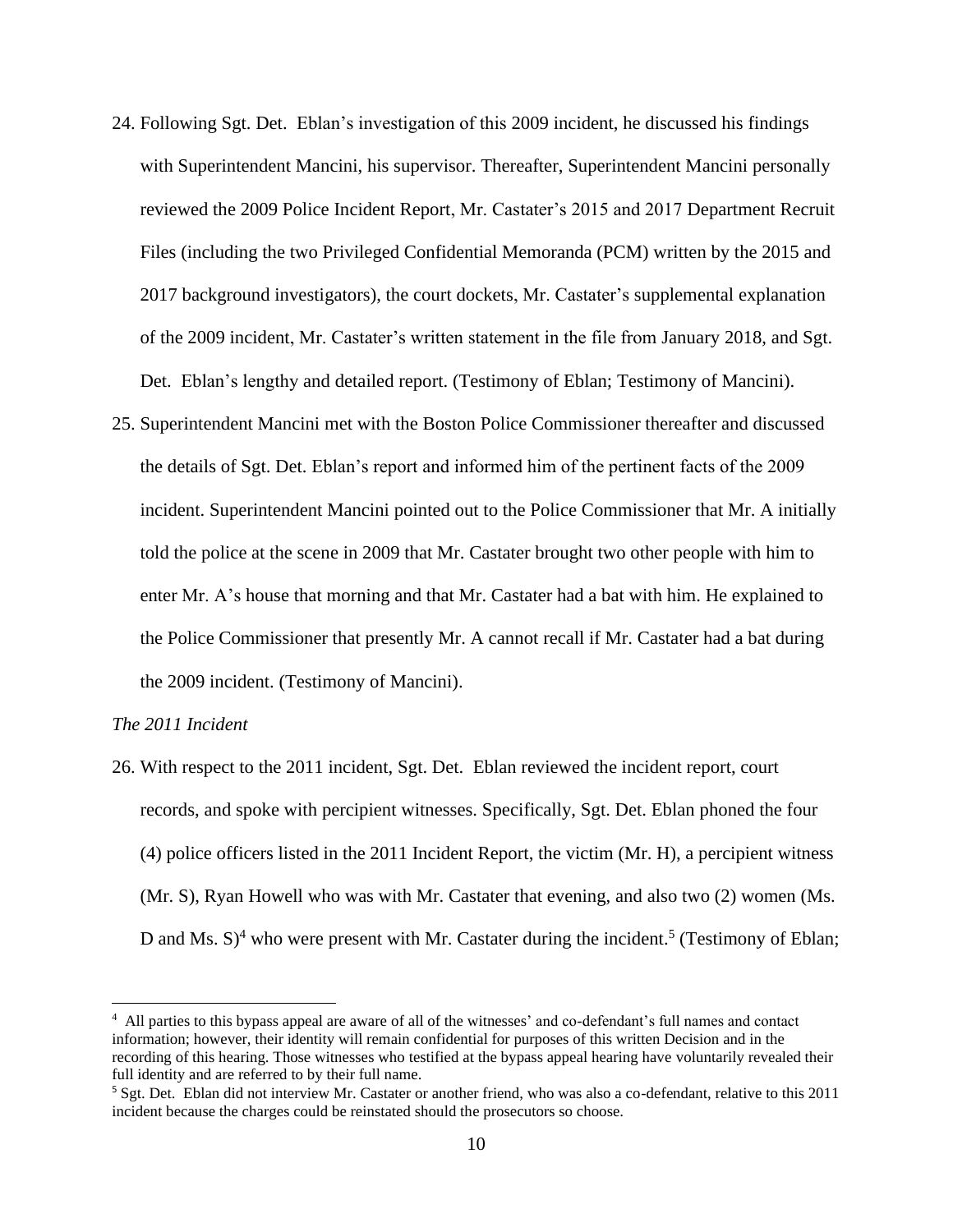Joint Exhibit 12). Sgt. Det. Eblan also reviewed the report of a private investigator who had been retained by the attorney who represented one of the people with Mr. Castater at the 2011 incident and who was also criminally charged for the 2011 incident. (Joint Exhibit 11). 27. Sgt. Det. Eblan had a significant and detailed phone conversation with Mr. S about what he

witnessed of the 2011 incident. Of his conversation with Mr. S, Sgt. Det. Eblan wrote,

"Interview of Witness [Mr. S], on 1/11/18. Mr. [S] lives in … Maine. He was contacted at [a Maine phone number]. He remembered the incident and stated the following: On the night of the incident he was working as a doorman at the Cactus Club on Boylston St. when he was outside tending to his cleaning duties at the outside tables. He believed it was after midnight at the time **he observed the incident**. **The victim in the incident had too much to drink and was stumbling down Boylston St. He went on to say the victim wasn't violent and there were no words exchanged between the parties**. [Mr. S] stated to me there was no dialogue between the group and the victim, and **when the victim stumbled into the group one guy gave him a really big shove to the point that caused both his feet to come off the ground and he landed on his head knocking him unconscious and causing his head to bleed**. He stated all five individuals then **fled on foot**. He stated he held the victim by the head until the police and EMT's (sic) arrived. He didn't think the guy was going to make it. I asked what he meant by that and he said he thought the guy was going to die. He stated **the victim was not looking for a fight and there were no words exchanged between the parties**. I asked him if he spoke to a private investigator about the incident approximately four months later. He stated not in person but he did talk to an investigator on the phone. [Mr. S] thought the person he was talking to was a Boston Police Officer following up on the investigation. I asked if that person told him he was a Boston Police Officer to which he replied 'I don't recall him telling him (sic) me was a Boston Officer but I thought that he was.' **I read the investigators (sic) report to him and asked him if it was accurate from his recollection of talking to this investigator. He stated it was not accurate**. The investigative report indicates [Mr. S] stated that he and the bar manager heard an argument outside and went to see what was happening. The investigative report goes on to say the kid who was alone, kept harassing the three guys and two girls and that he heard the guys ask the drunk kid several times to leave them alone. The report goes on to say the drunk kid wouldn't listen and kept harassing the group. This went on for several minutes. [Mr. S] stated **this is not what he told the investigator and not what happened**. The private investigator wrote that [Mr. S] stated he didn't push him very hard and that the drunk kid was on a portion of the sidewalk that was uneven and on a slight incline. The drunk kid lost his balance and fell back and hit his head. The investigative report indicates [Mr. S] stated if it were not for the defective sidewalk the kid would probably not have fallen down and that he just lost his balance. [Mr. S] told me **this is not accurate** and that **both the guys (sic) feet came off the ground because of being pushed**.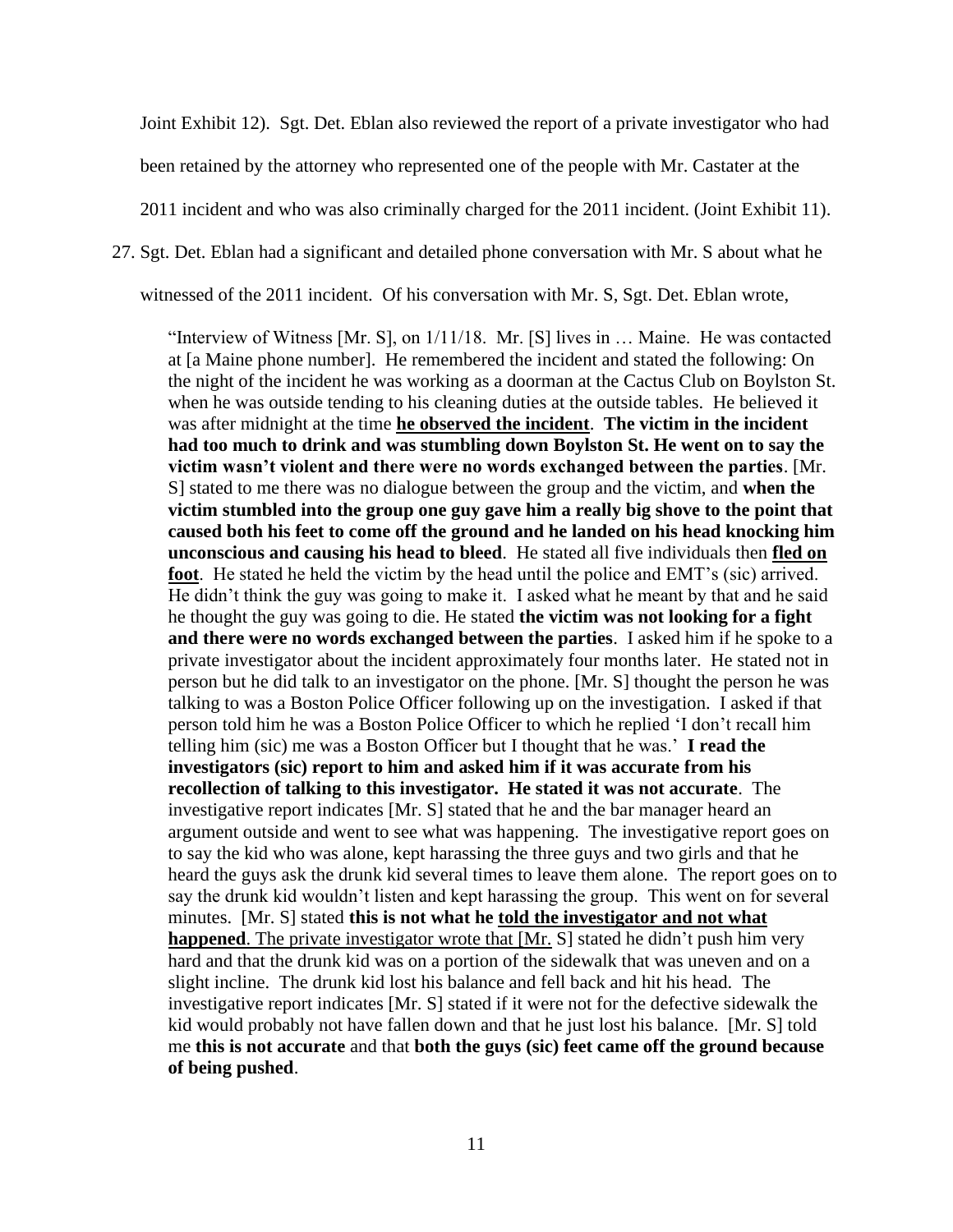The investigative report states the investigator asked [Mr. S] if he had an opinion as to who was the aggressor in the incident and that [Mr. S] replied 'It was the drunk kid. He just would not leave the people alone. [Mr. S] stated to me that is **not accurate because the victim was not aggressive at all** and he was just stumbling up the street and when he stumbled into the group he was pushed down causing his injuries. He [Mr. S] stated he remembers being brought in a department cruiser to identify the group. He stated he stayed in the m/v and was able to identify the person responsible. He stated it was a female officer driving the cruiser and she drove him back to the Cactus Club. [Mr. S] was asked by the private investigator when the officers brought him to identify the person who pushed the drunk kid **if he recalled having an exchange of words with one of the five people that the police stopped on Haviland St. to which [Mr. S] stated 'No I was in the back seat of the police car with the windows rolled up**.' Note: There was an initial witness who stopped P.O. Moriarty to report this assault. This witness went down Haviland St. where Moriarty had the five suspects stopped and according to the 1.1 he identified suspect 1, Brandon Castater, and stated 'yup that's them right there'. According to the 1.1 the suspects yelled at the witness 'He started it' to which the citizen replied 'You slammed him to the ground'. This witness left the area without giving the officers his information. [Mr. S] did not know there was a second witness who identified the responsible party before he did and the words exchanged between them. **I asked [Mr. S] if he believed the private investigator took liberties with his recollection of the incident as to how his report was written and he stated yes, he did**."<sup>6</sup> (Joint Exhibit 12)(emphasis added).

(*See also* Joint Exhibit 3 and Testimony of Eblan)

- 28. Sgt. Det. Eblan interviewed Mr. H, the victim, on January 15, 2018 via telephone. Mr. H resides in California and indicated that he was in Boston on a business trip on the date of the 2011 incident. He indicated that his memory is not as good as it used to be before the incident. He remembers that he was walking back to his hotel and the next thing he can recall is waking up in the hospital with his head strapped to the bed in a head brace. When the back of his head hit the cement, it caused his brain to hit the front part of his skull, causing bleeding on the brain and severing his olfactory nerve so that he has lost his sense of smell. (Testimony of Eblan; Joint Exhibit 12).
- 29. Mr. H told Sgt. Det. Eblan that he had been in touch with the District Attorney's Office and that both the DA's Office and the victim-witness advocate were very helpful to him. They

<sup>6</sup> The reference to a "1.1" appears to be the form for filing police incident reports.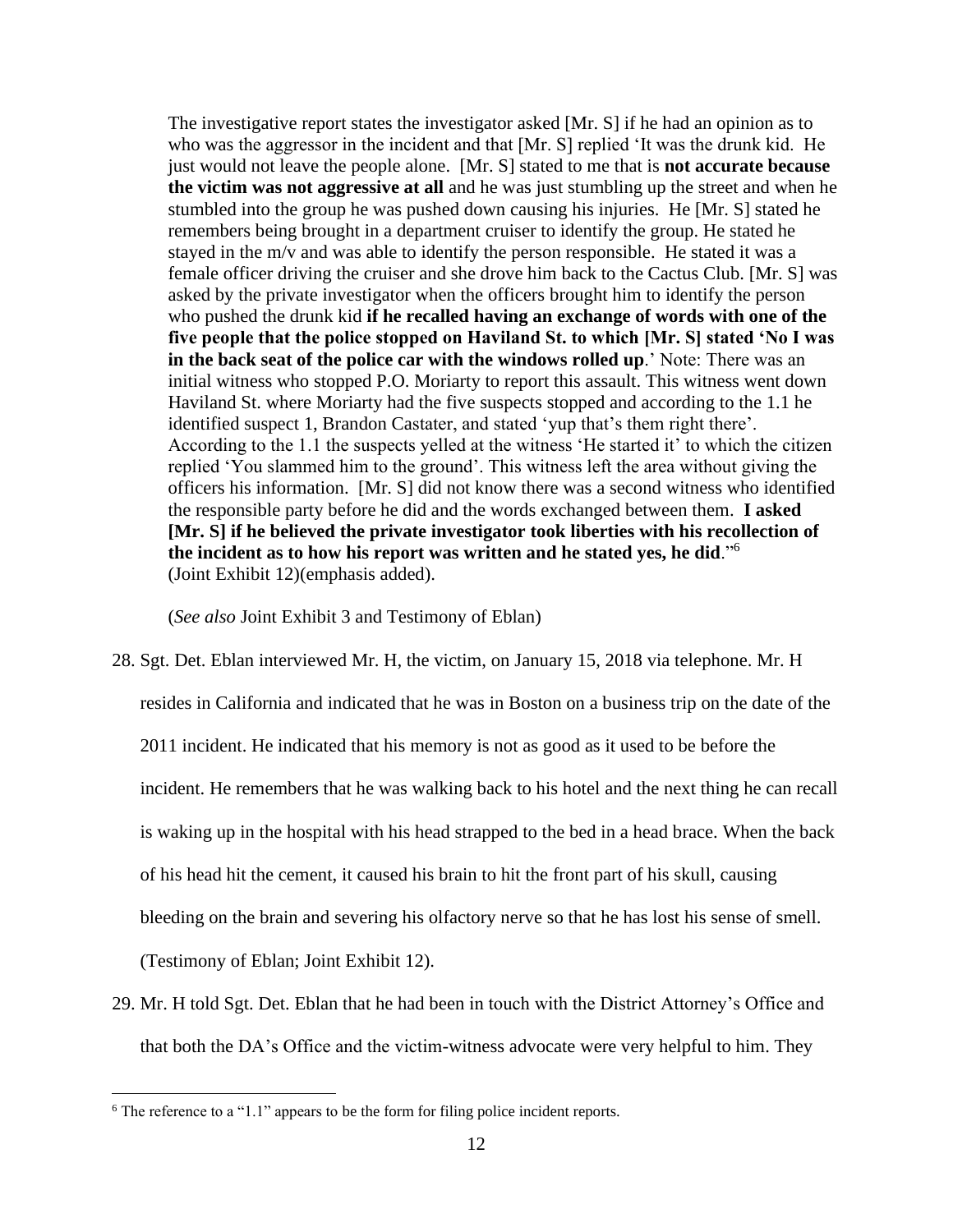told him that his case did not go to trial because the witness was not able to appear because he lived out of state. Mr. H recalled that the witness lived in Maine. He told Sgt. Det. Eblan that he hopes that the person who did this to him will be brought to justice but understands that, without a witness, they probably would not be successful in court. (Testimony of Eblan; Joint Exhibit 12).

- 30. As noted in the 2011 Court Docket #1101CR00590, Mr. Castater was arraigned on September 27, 2011 in the Dorchester District Court and charged with a felony, Assault and Battery with a Dangerous Weapon, to wit - the sidewalk. After nearly ten (10) scheduled court appearances from 2011-2013, the case was scheduled for trial on January 7, 2013. On the trial date, the prosecution indicated that it was not ready for trial and the case was dismissed by the Court for want of prosecution. (Joint Exhibit 8).
- 31. In his January 8, 2018 written statement in response to the then-pending Department dismissal action, Mr. Castater wrote that in the early morning of September 26, 2011, he was walking with some friends and they saw a man who was very drunk. A short time later, Mr. Castater alleged in his written statement that he suddenly felt someone throw his arms around his shoulders from behind and that his immediate reaction was to turn around and push the person off of him. Mr. Castater wrote that "the man took one step back and fell off the curb hitting his head on the street as he fell. **He appeared to be unconscious**." (Joint Exhibit 11)(emphasis added). Mr. Castater reported that a bartender came outside and told him that he called an ambulance. Mr. Castater wrote that he left the area but he was soon stopped by a Boston Police Officer, was identified by a witness as the person who assaulted the drunken man and was placed under arrest along with one of his male friends. (Id.).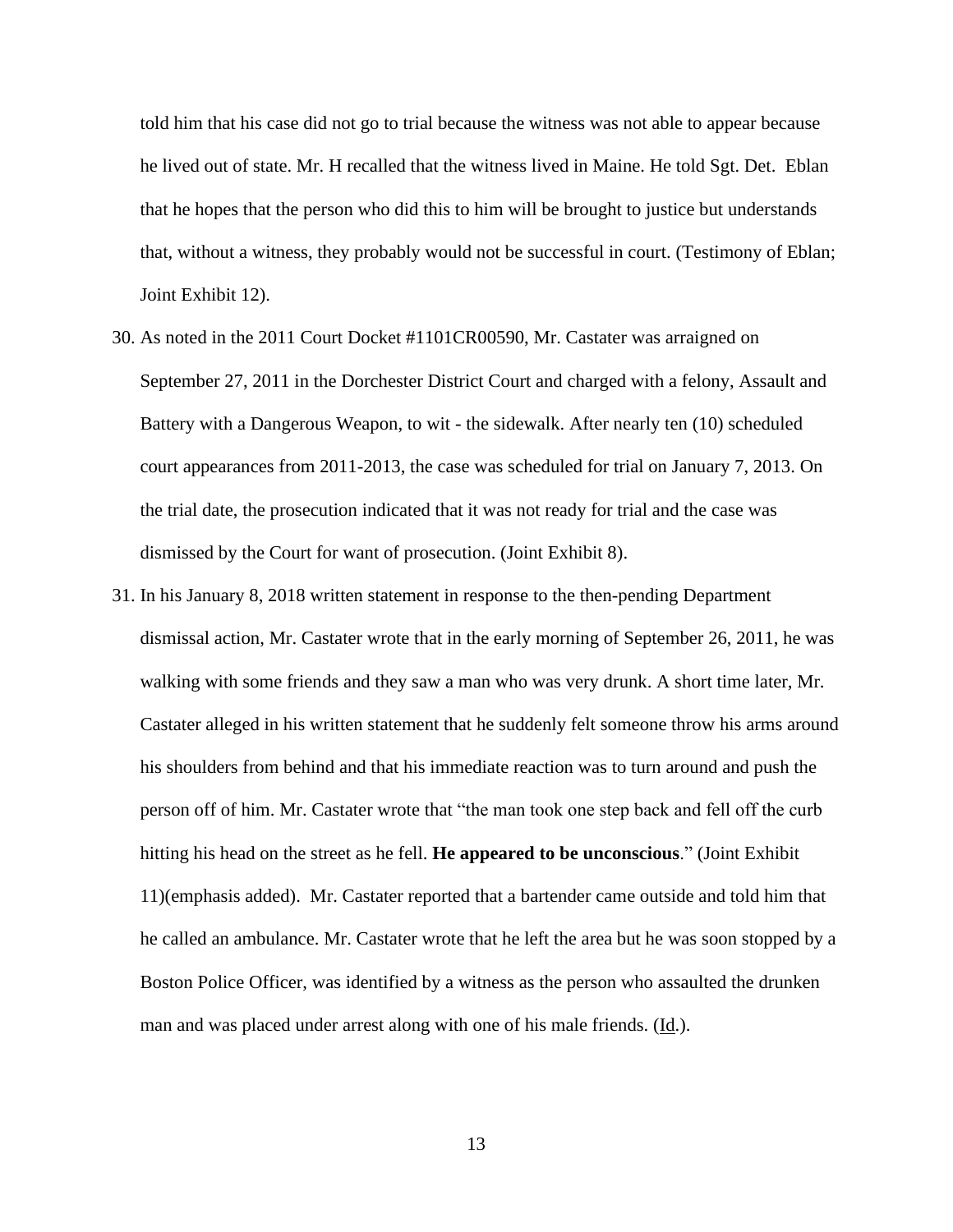- 32. At the conclusion of his investigation, Sgt. Det. Eblan prepared a final, extensive investigative report describing his investigation of the 2009 and 2011 incidents and presented his report to Superintendent Mancini. (Joint Exhibit 12; Testimony of Supt. Mancini).
- 33. Superintendent Mancini acknowledged that there was no information "missing" from the prior RIU (2015 and 2017) investigations and that the Department could have gathered additional witness statements prior to 2018 but that the Department now wanted to know who initiated contact in these two violent altercations – was it an issue of self-defense – did Mr. Castater over-react – was he under the influence of alcohol? The Police Commissioner wanted to rely on more recent information and wanted to determine if there were any inconsistencies in the witness' recollections. The Police Commissioner "wanted to be sure to make the right decision." (Testimony of Mancini).
- 34. When Sgt. Det. Eblan's report was completed, Superintendent Mancini briefed the Police Commissioner regarding Sgt. Det. Eblan's investigation and findings. The Police Commissioner was deeply concerned by the Appellant's conduct in both the 2009 and 2011 incidents. Specifically, his concern lay in Mr. Castater's poor judgment, the level of alleged violence, and the use of excessive force. (Testimony of Mancini).
- 35. The Police Commissioner found that the witnesses' 2018 statements about the 2011 incident remained consistent with their prior statements and that the witnesses' 2018 statements about the 2009 incident were less consistent. The Police Commissioner was troubled by the undisputed fact that Mr. Castater did not stay on scene during the 2011 incident to assist the victim, nor did he identify himself to police officers after exerting an inappropriate level of force against another individual. He was concerned that Mr. Castater may have an anger management issue as well. (Testimony of Mancini; Joint Exhibit 12).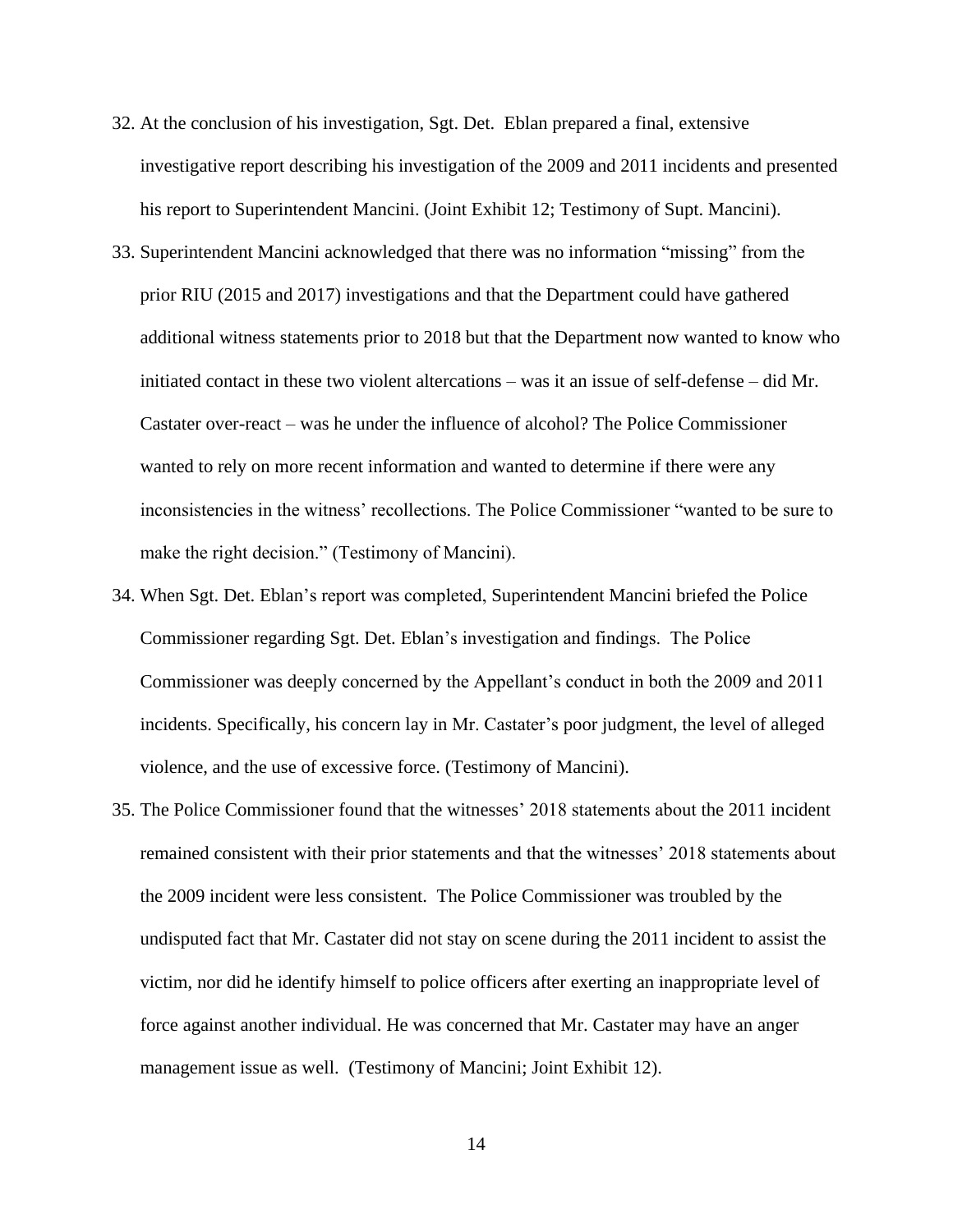- 36. The Police Commissioner made the decision to withdraw the Boston Police Department's sponsorship of Mr. Castater at the police academy. Superintendent Mancini agreed with the Police Commissioner's decision and explained that the "Police Commissioner wanted to rely on more recent information," to determine if there were "any inconsistencies," and "wanted to be sure the information was not erroneous, to be sure their stories hadn't changed – he wanted assurance because it is career changing." (Testimony of Mancini; *see also* Joint Exhibits 12, 13 and 14).
- 37. On or about February 13, 2018, Academy staff served in-hand to Mr. Castater a Separation Notice. The letter explained that Mr. Castater was notified on January 8, 2018 of a pending dismissal action based on the two Boston Police Incident Reports at issue. The Department noted that it had given Mr. Castater an opportunity to submit information relative to these two incidents described in the Incident Reports. The letter further noted that the Department conducted a further investigation into the two incidents. Based on the information Mr. Castater provided and the information in the Department's investigation, the Department withdrew its academy sponsorship of the Appellant effective February 13, 2018. (Joint Exhibits 11,13 and 14).
- 38. Included in the Commission's hearing record are the criminal records of twenty-three (23) Boston Police Academy recruits who were part of Mr. Castater's 2017 Academy class. (Appellant's Exhibit 1).
	- 39. I have reviewed all of the twenty-three (23) criminal histories. Of the twenty-three, eighteen (18) of those recruits' criminal histories contain charges that do not allege violence and are not felonies.<sup>7</sup> (Appellant's Exhibit 1).

 $^7$  These eighteen(18) candidates' criminal histories contain misdemeanor charges, such as Operating with a Suspended License, Operating After Suspended Registration, Compulsory Insurance Violation, Disturbing the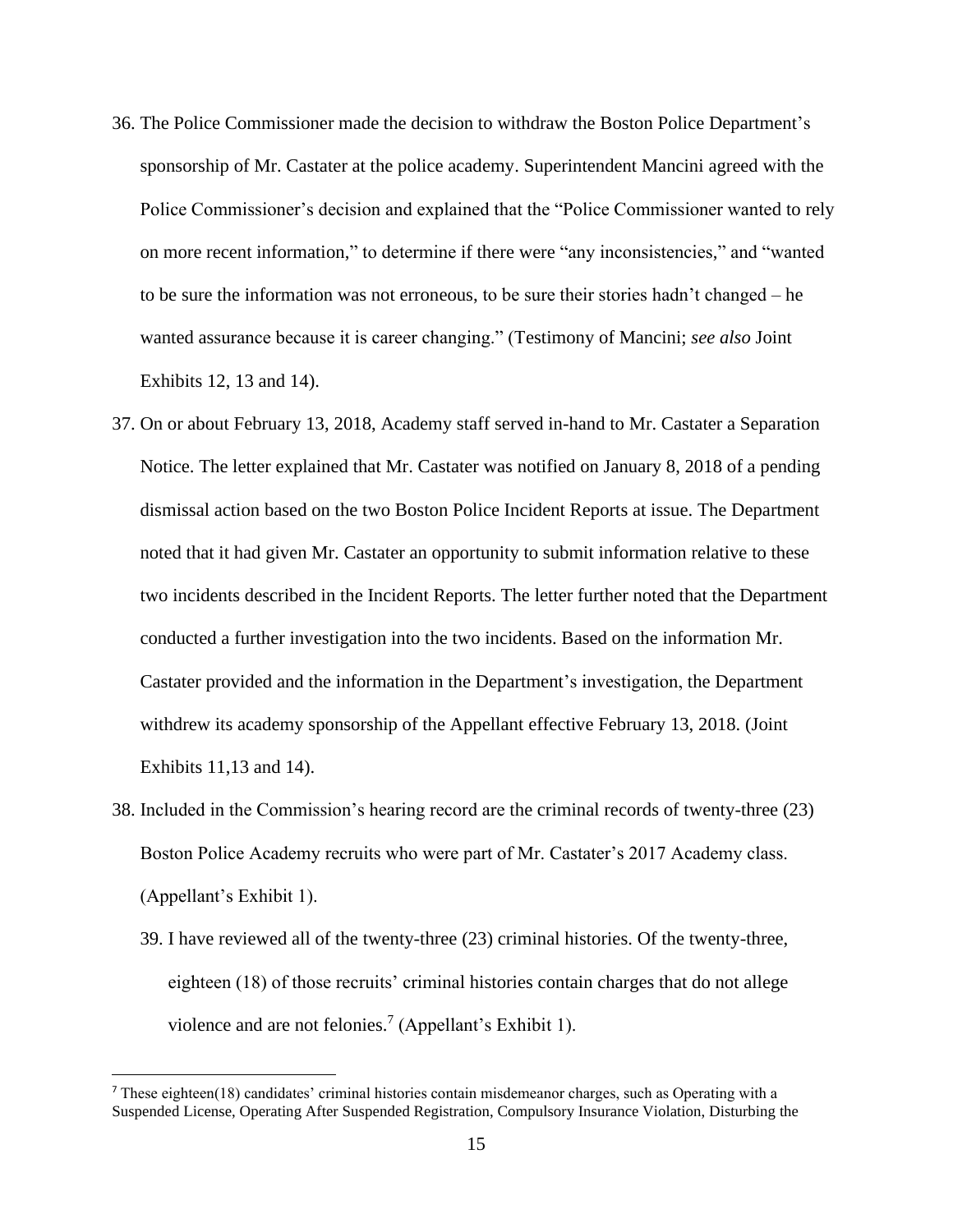40. Five (5) other members of the same Academy class had a criminal history of the

following misdemeanor offenses and one (1) felony offense that are generally considered

violent offenses:<sup>8</sup>

|              | Candidate 1: 2006 Assault & Battery (Misdemeanor)<br>Dismissed (p. 88)                                                            |
|--------------|-----------------------------------------------------------------------------------------------------------------------------------|
| Candidate 2: | 2001 Assault & Battery on Police Officer & Resist Arrest (Misdemeanors)<br>3 months CWOF (p. 91)                                  |
| Candidate 3: | 2014 Assault and Battery Dangerous Weapon (Felony)<br>Nolle Prosequi (p. 93)                                                      |
| Candidate 4: | 2005 Assault & Battery on Police Officer, Resist Arrest, Trespass, Disorderly<br>Conduct (Misdemeanors)<br>1 year CWOF $(p. 100)$ |
|              | Candidate 5: 2003 Assault & Battery<br>1 year CWOF $(p. 102)$                                                                     |

(Appellant's Exhibit 1).

### *Applicable Law*

The core mission of Massachusetts Civil Service Commission is to enforce "basic merit principles" for "recruiting, selecting and advancing of employees on the basis of their relative ability, knowledge and skills" and "assuring that all employees are protected against coercion for political purposes, and are protected from arbitrary and capricious actions." G.L. c. 31, §1. *See*, *e.g*., Massachusetts Ass'n of Minority Law Enforcement Officers v. Abban, 434 Mass. 256, 259, (2001); MacHenry v. Civil Serv. Comm'n, 40 Mass.App.Ct. 632, 635 (1995), *rev.den*., 423 Mass. 1106 (1996). A person may appeal a bypass decision under G.L. c. 31, § 2(b) for de novo review by the Commission. The Commission's role is to determine whether the appointing

Peace, Minor in Possession of Alcohol, Attaching Wrong Motor Vehicle Plates, Trespassing, Leaving Scene of Property Damage, and Drinking Alcohol in Public. (Appellant's Exhibit 1).

<sup>&</sup>lt;sup>8</sup> Although these charges imply violence, there is no evidence in the record, such as police incident reports, regarding the matters that led to the criminal allegations, the candidates' age at the time of the offenses, or the candidates' reports of what occurred in each case.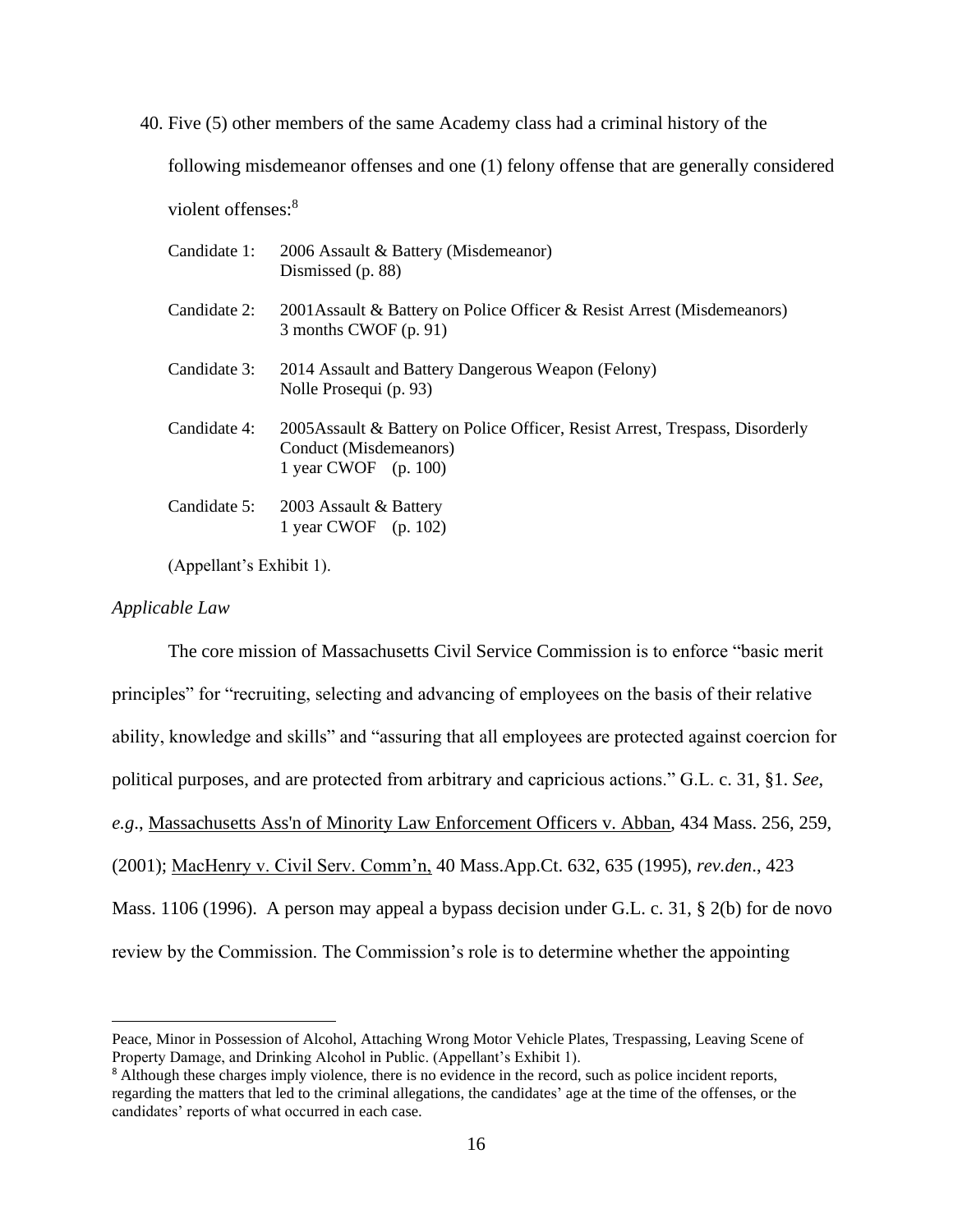authority had shown, by a preponderance of the evidence, that it has "reasonable justification" for the bypass after an "impartial and reasonably thorough review" of the relevant background and qualifications bearing on the candidate's present fitness to perform the duties of the position. Boston Police Dep't v. Civil Service Comm'n, 483 Mass. 474-78 (2019); Police Dep't of Boston v. Kavaleski, 463 Mass. 680, 688-89 (2012); Beverly v. Civil Service Comm'n, 78 Mass. App. Ct. 182, 187 (2010); Leominster v. Stratton, 58 Mass. App. Ct. 726, 727-28 (2003). "Reasonable justification . . . means 'done upon adequate reasons sufficiently supported by credible evidence, when weighed by an unprejudiced mind, guided by common sense and by correct rules of law'". Brackett v. Civil Service Comm'n, 447 Mass. 233, 543 (2006); Commissioners of Civil Service v. Municipal Ct., 359 Mass. 211, 214 (1971) and cases cited. *See also* Mayor of Revere v. Civil Service Comm'n, 31 Mass. App. Ct. 315, 321 (1991) (bypass reasons "more probably than not sound and sufficient").

Appointing authorities are vested with a certain degree of discretion in selecting public employees of skill and integrity. The Commission ". . . cannot substitute its judgment about a valid exercise of discretion based on merit or policy considerations by an appointing authority" but, when there are "overtones of political control or objectives unrelated to merit standards or neutrally applied public policy, then the occasion is appropriate for intervention by the commission." City of Cambridge v. Civil Service Comm'n, 43 Mass. App. Ct. 300, 303-305, *rev.den.*, 428 Mass. 1102 (1997) (emphasis added). The Commission's role, while important, is relatively narrow in scope: to review the legitimacy and reasonableness of the appointing authority's actions. *See* Falmouth v. Civil Serv. Comm'n, 447 Mass. 814, 824-26 (2006). In doing so, the Commission owes substantial deference to the appointing authority's exercise of judgment in determining whether there was "reasonable justification" shown. City of Beverly v.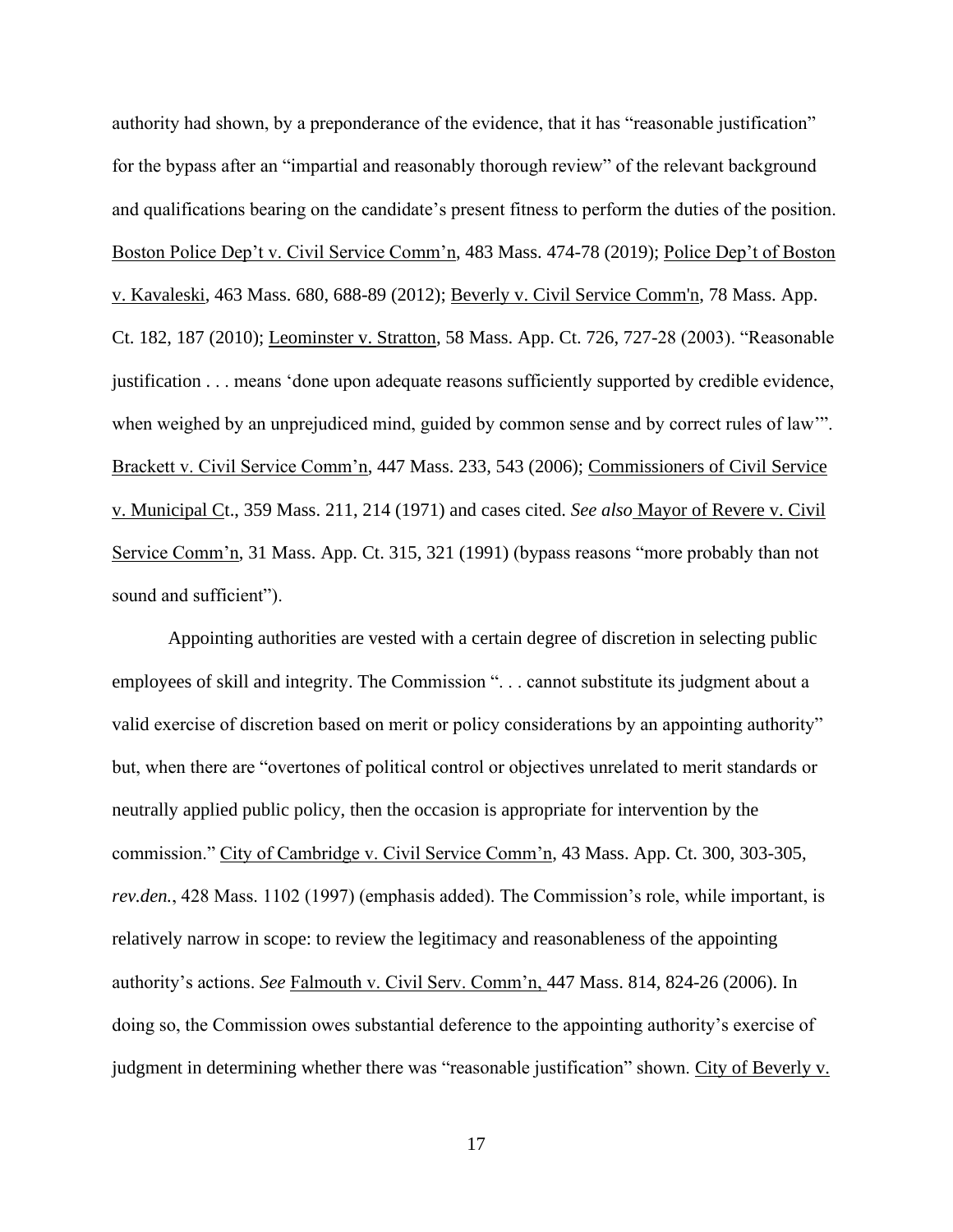Civil Serv. Comm'n, 78 Mass. App. Ct. 182,188 (2010). The issue for the Commission is "not whether it would have acted as the appointing authority had acted, but whether, on the facts found by the commission, there was reasonable justification for the action taken by the appointing authority in the circumstances found by the commission to have existed when the Appointing Authority made its decision." Watertown v. Arria, 16 Mass. App. Ct.331, 332 (1983). *See* Commissioners of Civil Service v. Municipal Ct. of Boston, 369 Mass. 84, 86 (1975); and Leominster v. Stratton, 58 Mass. App. Ct. 726, 727-728 (2003). *Analysis*

The Civil Service Commission's mission is to ensure that Appointing Authorities, as part of a fair and impartial hiring process, offer valid reasons for bypassing a candidate in favor of lower-ranked candidates; in this case the analysis requires the determination of whether a municipal police department may withdraw its academy sponsorship of a selected candidate. As part of this review, the Commission must consider whether the Appointing Authority's actions were the result of personal or political bias against the Appellant. Here, the Commission has found none. Both Sgt. Det. Gary Eblan, Supervisor of the Recruit Investigations Unit, and Superintendent Frank Mancini, commander of the Bureau of Professional Development, were credible witnesses. They had a command of the facts and clearly detailed Mr. Castater's hiring journey and how the Department's concerns with his continued candidacy evolved. They were consistent with one another and the concerns they articulated on behalf of the Police Commissioner, the Appointing Authority. I do not find that either of them had any personal animus or political bias against the Appellant.

The Department was not predisposed to bypassing Mr. Castater, as evidenced by the fact that he was given a conditional offer of employment after two (2) prior background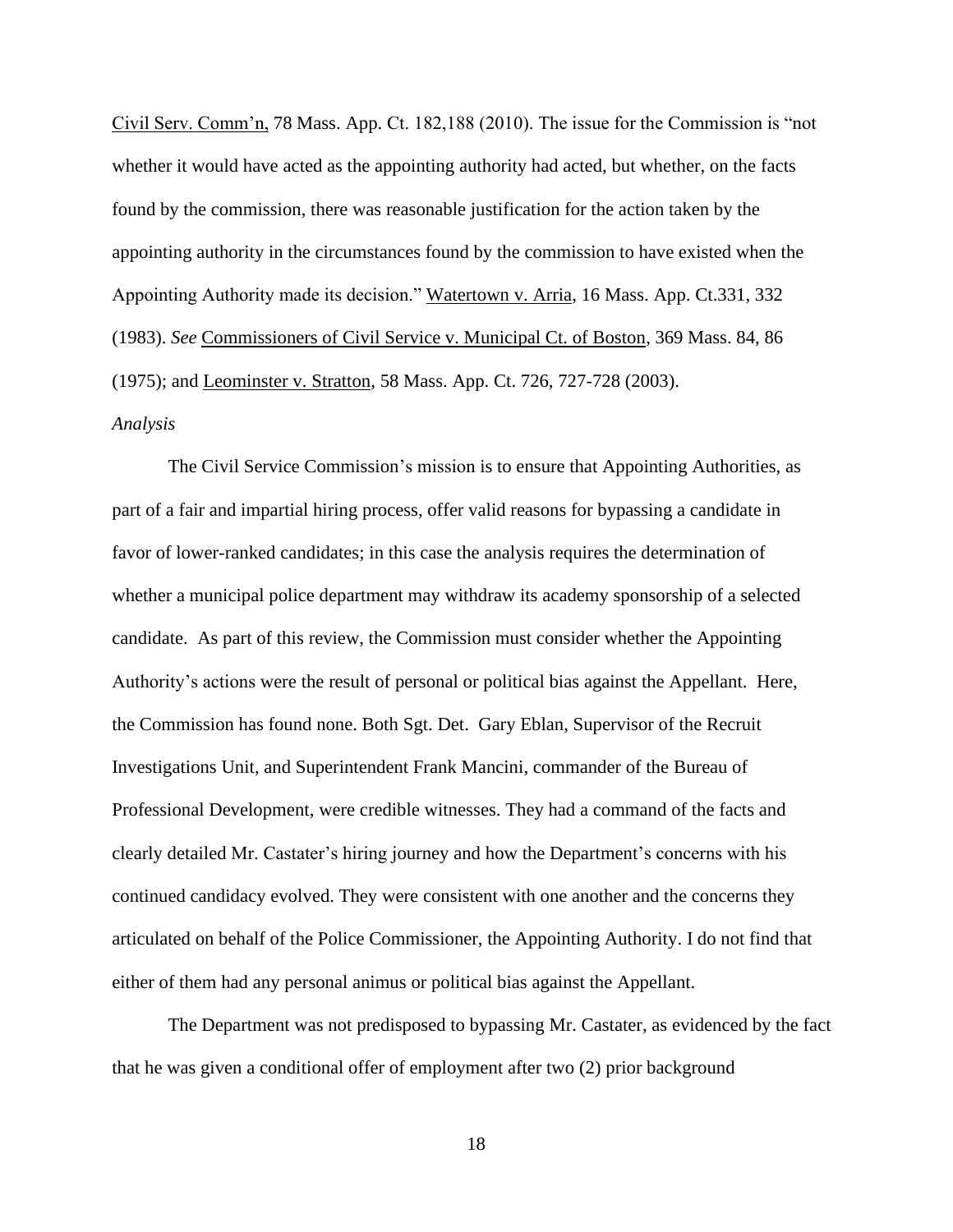investigations, in 2015 and 2017. The Department witnesses credibly testified that, due to discovery in either an arbitration case or another bypass appeal, the Police Commissioner was made aware of Mr. Castater's criminal history and requested that his background be further investigated due to a deep concern about two prior incidents of alleged violence that resulted in three felony charges. The Commission recognizes that law enforcement officers are vested with considerable power and discretion and must be held to a high standard of conduct:

"Police officers are not drafted into public service; rather they compete for their positions. In accepting employment by the public, they implicitly agree that they will not engage in conduct which calls into question their ability and fitness to perform their official responsibilities."

Police Comm'r v. Civil Service Comm'n, 22 Mass. App. Ct. 364, *rev.den*., 398 Mass. 1103 (1986).

The Commission recently addressed the interplay of G.L. c. 31 and G.L. c. 151B, §9 (4) in the case of James Kerr v. Boston Police Department, G1-16-096 (2018). Due to the tension between the prohibitions in 151B about the information that employers can request of applicants relating to criminal record information and the need for public safety agencies to conduct a thorough review of candidates, the Commission declined to settle the question of whether (or how) public safety agencies can use an applicant's prior criminal history that did not result in a conviction during the hiring process. The Commission did, however, state that the bypass of a candidate based upon a criminal history short of conviction will not be upheld unless the appointing authority conducted a "reasonably thorough review" which the Commission has consistently ruled should include an opportunity for the applicant to respond to his/her criminal record. This Commission has held that "an appointing authority may rely on information, including allegations of misconduct obtained from third-party sources, as the basis from bypassing a candidate providing it was lawfully obtained and subjected to an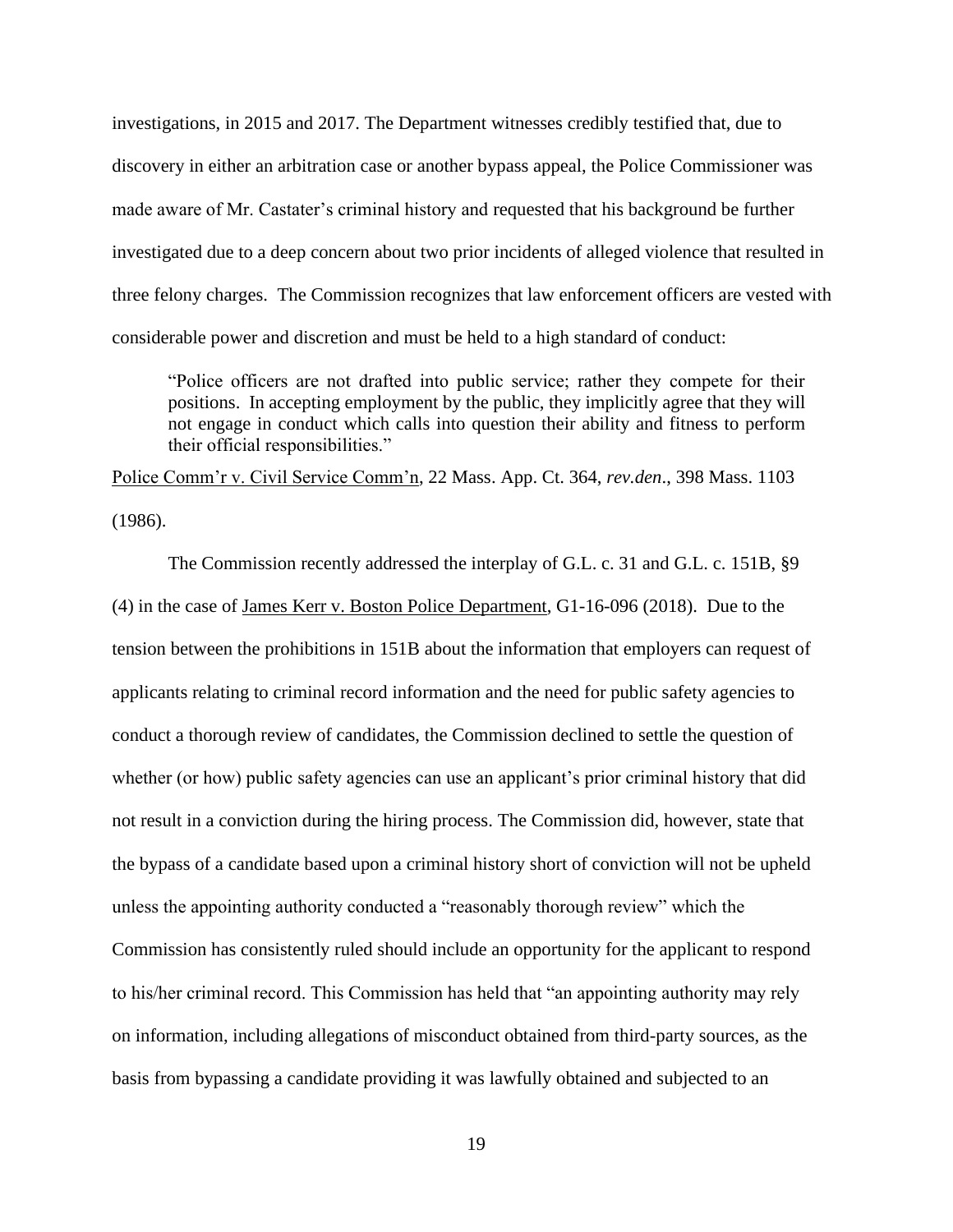'impartial and reasonably thorough' independent review." Deterra v. New Bedford Police Department*,* 29 MCSR 502 (2016), *quoting* Beverly v. Civil Service Comm'n, 78 Mass. App. Ct. 182, 189 (2010).

Further, although a criminal conviction is not necessarily a prerequisite to taking account of facts that tend to establish that a candidate has a history of misconduct, "the mere nature of charges brought, alone, do not provide the necessary foundation to justify a bypass." Id. at 20. Use of a criminal record, without a reasonably thorough review of the circumstances behind a criminal record print-out—particularly a single, stale offense that does not suggest a pattern of misconduct—is a problematic reason to bypass an otherwise qualified candidate. Finklea v. Boston Police Dep't.*,* 30 MCSR 93 (2017), *aff'd in relev. part,* Finklea v. Civil Service Comm'n, 34 Mass.L.Rptr. 657, \*6 (2018); Stylien v. Boston Police Dept*,* G1-17-194, 12-13 (April 12, 2018).

In its recent decision in Boston Police v. Civ. Serv. Comm'n and Gannon, 483 Mass. 461 (2019), the SJC confirmed that an Appointing Authority must prove, by a preponderance of the evidence*,* that the Appellant actually engaged in the alleged misconduct used as a reason for bypass. However, the Court also *reaffirmed* that, once that burden of proof regarding the prior misconduct has been satisfied, it is for the appointing authority, not the commission, to determine whether the appointing authority is willing to risk hiring the applicant.

Unfortunately, the Department performed an insufficient and overly cursory review of Mr. Castater's criminal history as part of the background investigation when he applied in 2015 and 2017. As a result of the insufficient review, Mr. Castater slipped through the cracks and made it through the round table discussions and was given a conditional offer of employment on *two* occasions. After Mr. Castater entered the Boston Police Academy in September 2017, the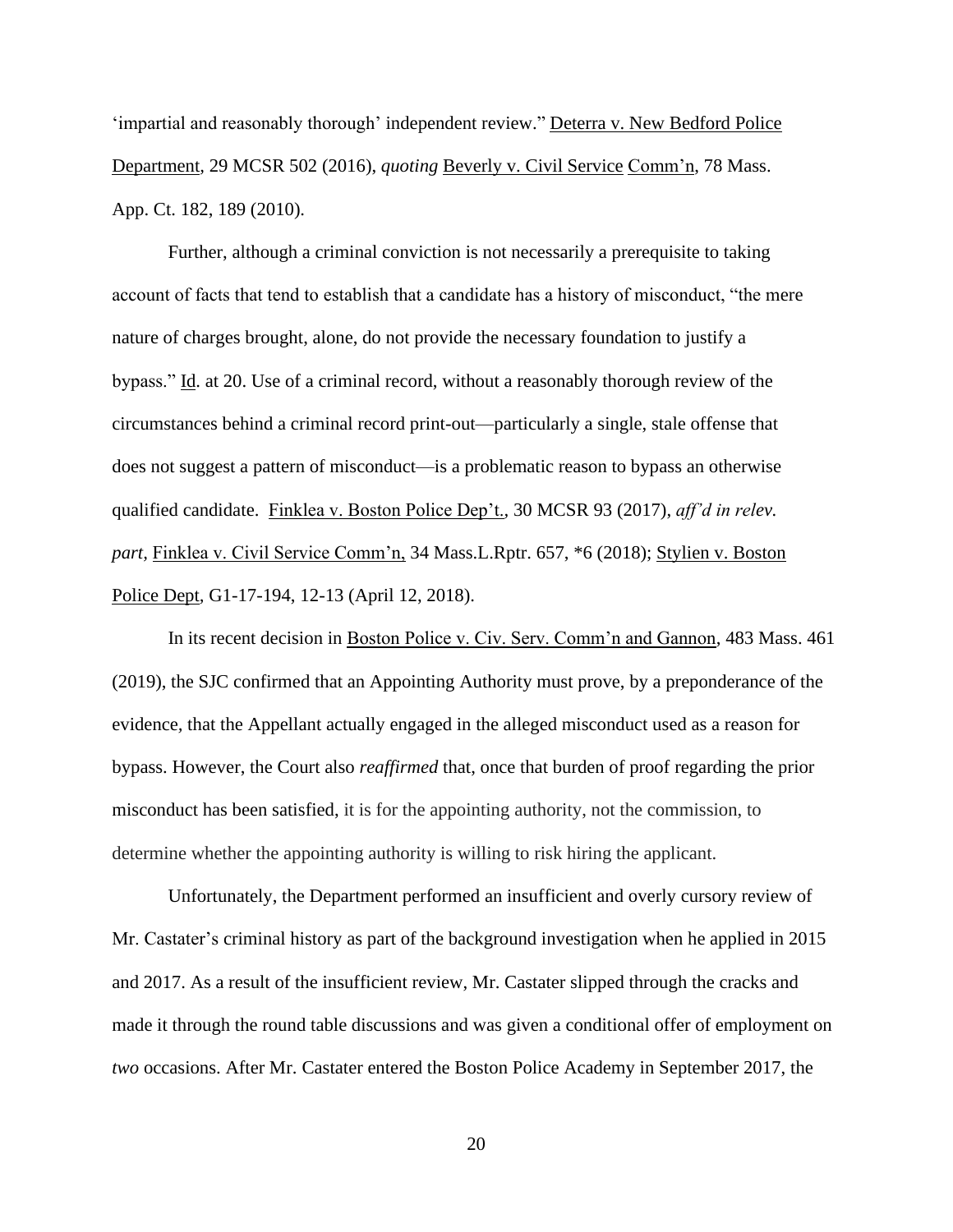Police Commissioner was made aware of additional details of Mr. Castater's criminal history, causing great concern. The Police Commissioner took the appropriate step of having his Department thoroughly re-investigate the multiple criminal offenses with which Mr. Castater was charged. The Police Commissioner, in making that decision, wanted to rely on more recent information, to determine if there were any inconsistencies, and he wanted to be sure that the information contained in the Incident Reports was not erroneous and had not changed. As Superintendent Mancini stated, the Police Commissioner "wanted assurance because it is career changing."

The re-investigation involved interviewing every police officer involved in the 2009 and 2011 incidents, every witness, and every alleged victim, along with obtaining documentary evidence relative to the investigation, to include the newly obtained 911 CAD Sheet, and previously obtained certified court dockets, Mr. Castater's CORI, and the 2015 and 2017 Personal and Confidential Memoranda. Sgt. Det. Eblan undertook a thorough investigation and documented his findings in a lengthy report. Additionally, Mr. Castater was given the opportunity by the Department to refute the allegations made in the Boston Police Incident Reports and he wrote a lengthy memo in his defense. Mr. Castater's written memo, Sgt. Det. Eblan's detailed and thorough report, and all relevant documents were reviewed by Superintendent Frank Mancini, Sgt. Det. Eblan's commanding officer. I find that the Department conducted a thorough review of the Appellant's criminal record and rightfully gave the Appellant an opportunity to address his record. *See, e.g.* Finklea v. Boston Police Dept*.*, *supra*; and <u>Rolle v. Department of Correction</u>, 7 MCSR 254 (2014).

Boston Police Incident Report #09040130, which was written by one of the responding officers, states that Mr. Castater barged into the home of Mr. A, which was also the home of Mr.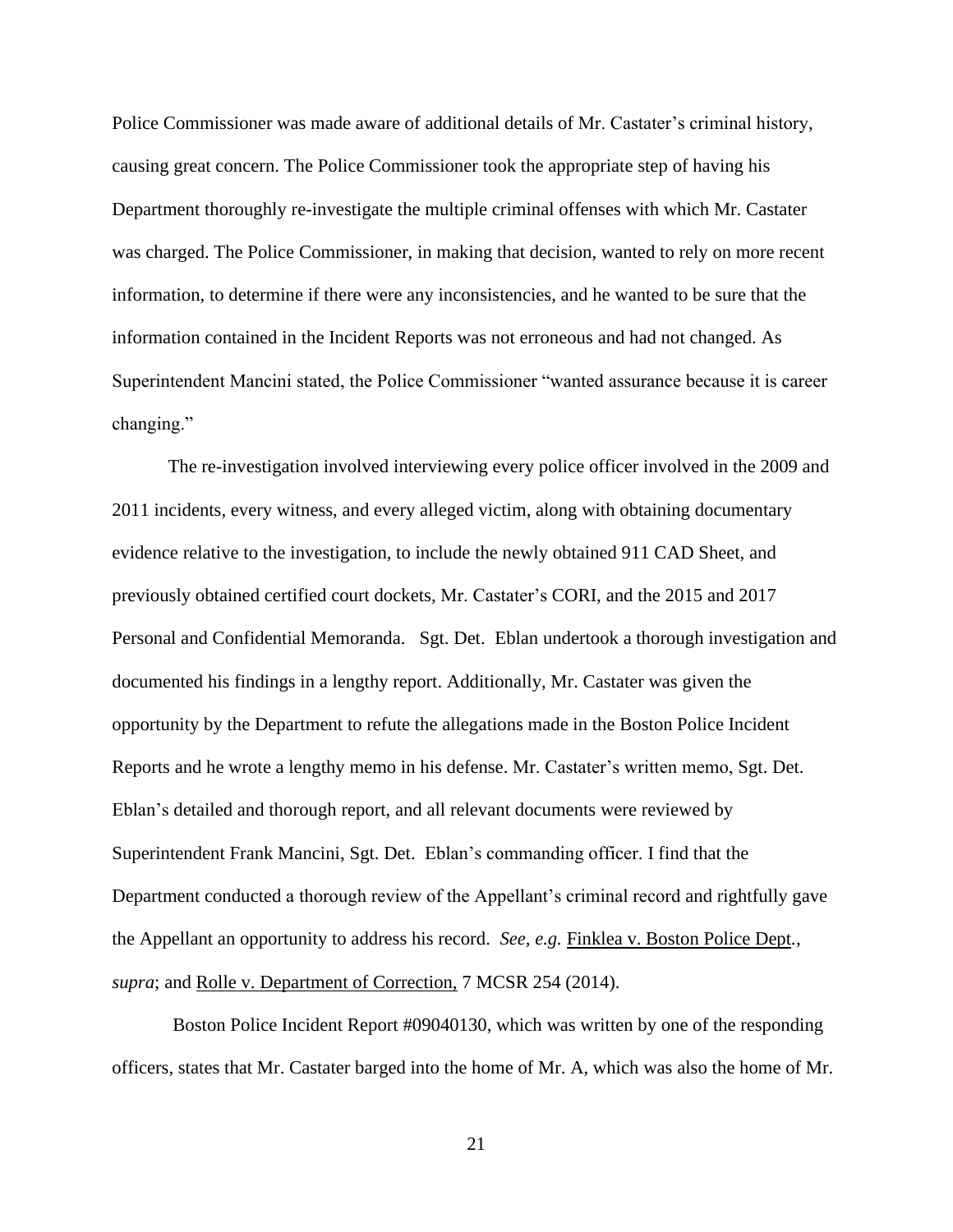Castater's ex-girlfriend, Ms. A, on July 18, 2009 at 3:05 AM. The 2009 Incident Report details that Mr. Castater was armed with a bat and entered Mr. A's house with several his friends and states that Mr. Castater beat Ms. A's brother over the head with the bat. The officers on scene specifically witnessed a hole in the wall, a broken window, and blood drops around the house. Mr. Castater had allegedly fled the scene and was ultimately charged with two (2) felony counts in the Boston Municipal Court, one count of Assault and Battery with a Dangerous Weapon, and one count of Breaking and Entering in the Nighttime with the Intent to Commit a Felony. Mr. Castater told the Department that he believed Ms. A had been injured by her brother and he was there to protect her, although Ms. A subsequently did not recall how she sustained an injury. He denies that he had a bat with him at Mr. A's house or that he was accompanied there by his friends.

When Sgt. Det. Eblan re-investigated this 2009 incident in 2018, key witnesses had either changed their stories or asserted that they did not recall at least parts of the incident. For instance, Mr. A was the person who called 911 about the incident that early morning in 2009. He claimed Mr. Castater had a bat and had broken into his home. When interviewed over the phone in 2018 by Sgt. Det. Eblan, Mr. A was asked whether Mr. Castater had a bat at the 2009 incident. Mr. A told Sgt. Det. Eblan that Mr. Castater did not have a bat and that he does not recall telling the police that he did. Mr. A also told Sgt. Det. Eblan that Mr. Castater would often let himself into his house, that the doorbell did not work, and that he rarely even locked his door – insinuating that Mr. Castater did not "break and enter" his home during the 2009 incident. In contrast, however, Ms. A, Mr. Castater's ex-girlfriend told Sgt. Det. Eblan that Mr. Castater did not typically let himself into her home—he would be let in by someone who lived there. Mr. A, at the end of his interview with Sgt. Det. Eblan, said that Mr. Castater would make a good police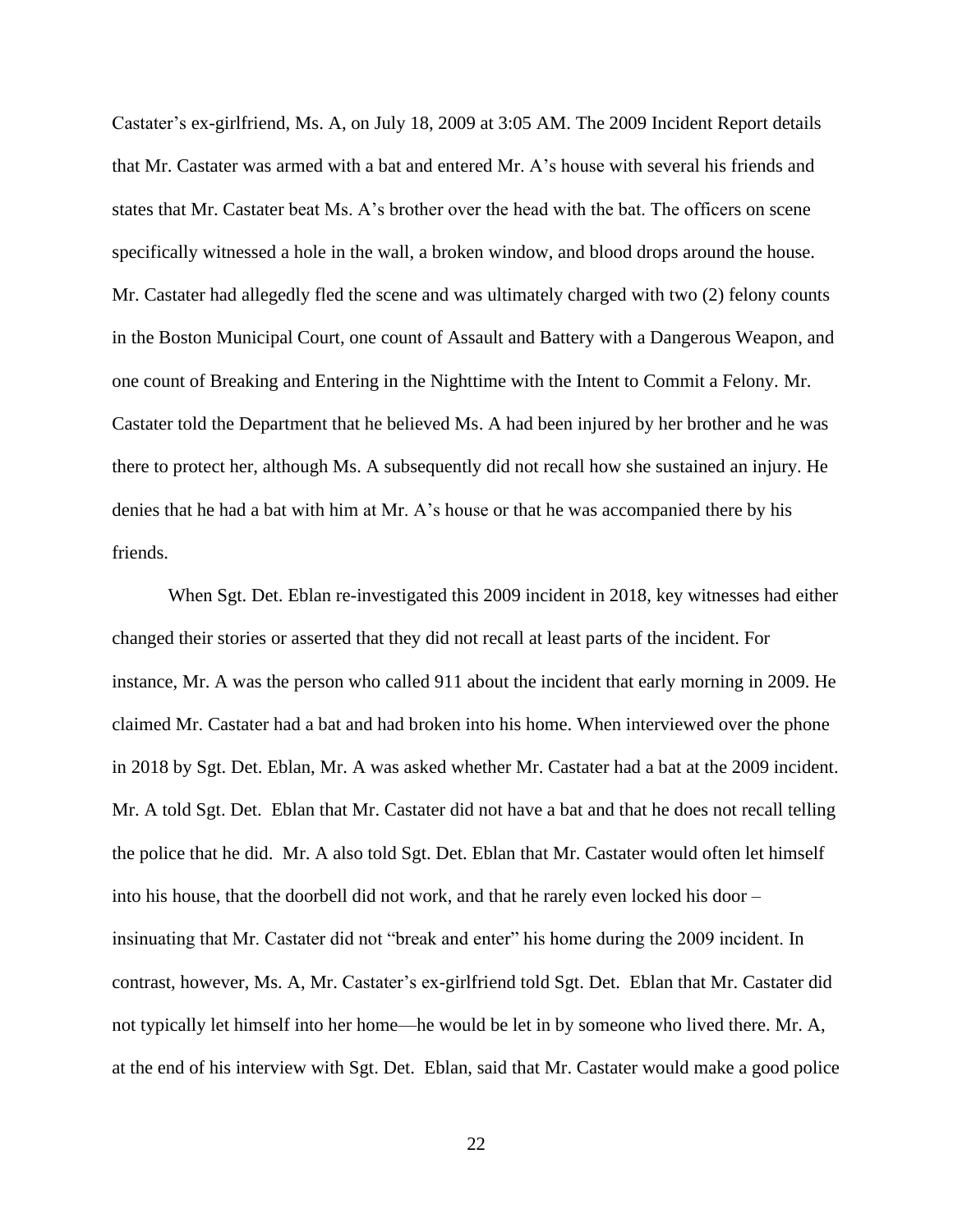officer – although Sgt. Det. Eblan never told him the purpose of his call was related to Mr. Castater's candidacy.

Additionally, Mr. A's son, the alleged victim of the beating with the bat, told Sgt. Det. Eblan in 2018 that Mr. Castater did not have a bat with him during the incident at issue, that he could not recall if Mr. Castater entered his home that day with other people or if he was alone, and said that it was all a "big misunderstanding." When asked by Sgt. Det. Eblan about whether or not he and Mr. Castater got into a physical altercation in the 2009 incident, Mr. A's son refused to answer and said that he already told the detective what happened. Without any prompting, Mr. A's son, like his father, told Sgt. Det. Eblan that Mr. Castater would make a good police officer. Sgt. Det. Eblan never told either Mr. A or his son that he was calling about Mr. Castater's candidacy. Similarly, Ms. A's recollection of events (including whether her brother, Mr. A's son, had hit her head during the 2009 incident) was questionable but not just for the lack of significant information or inconsistent statements (including information that was inconsistent with at least some of what Mr. Castater stated) but also in calling back Sgt. Det. Eblan to say that in this second conversation with him she was being honest, indicating that her initial comments to Eblan when he first called her were untruthful. In this context, the 2018 inconsistent comments of Mr. A, Ms. A, and Mr. A's son about the 2009 incident, were unreliable and improperly motivated – to shore up Mr. Castater's Department candidacy by undermining the criminal charges against him for his misconduct in 2009. Thus, the Department raised legitimate concerns regarding the 2009 incident. The events at the 2009 incident, described in the 2009 police report, which included a detailed description of the damage inside the house and the appearance of blood in some places, were quite violent and rightfully concerning to the Department when they re-investigated it. The statements in 2018 of Mr. A,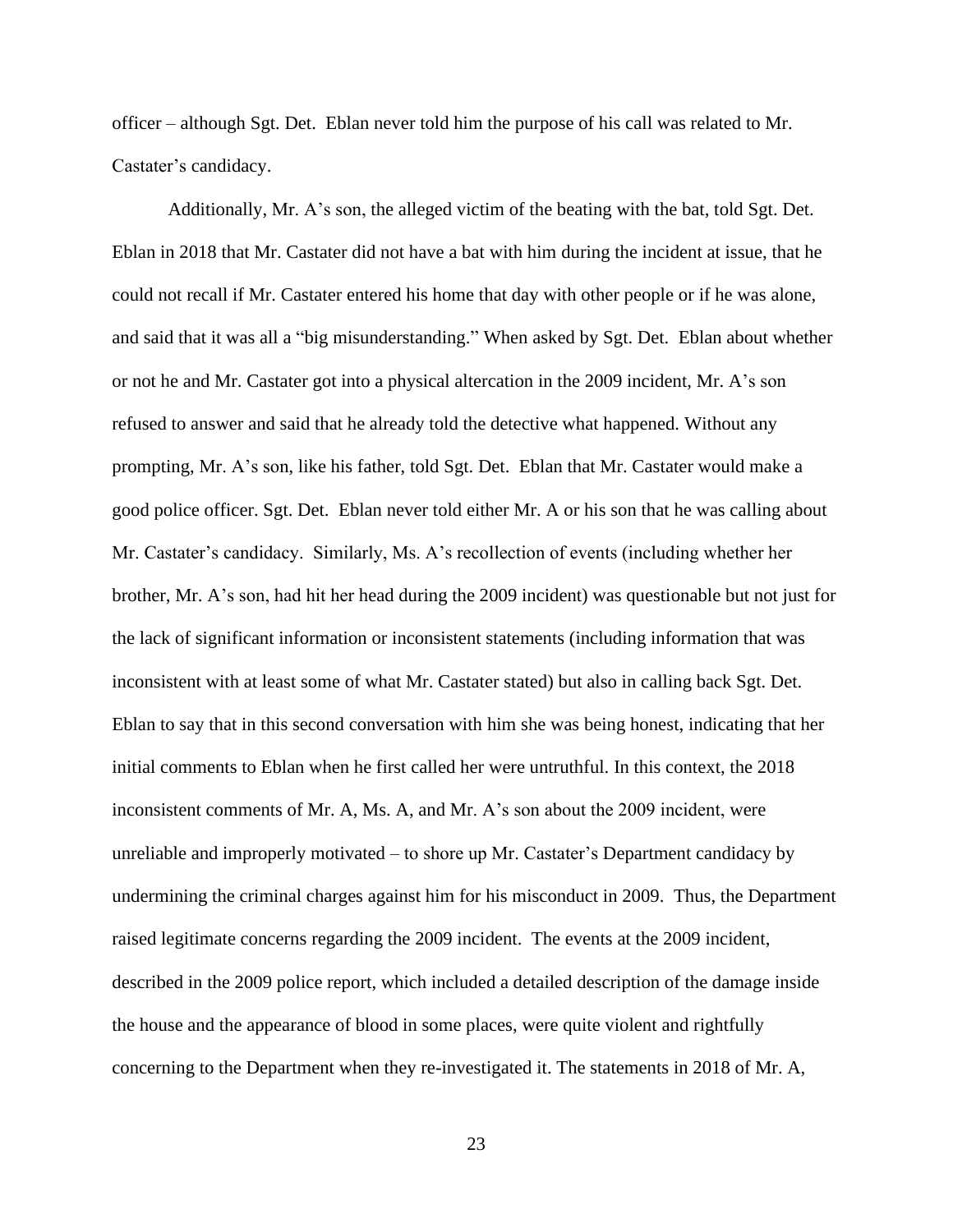who had called 911 in connection with the 2009 incident, and Mr. A's son and Ms. A cast doubt on their credibility. As a result, the Department has established valid concerns about Mr. Castater's misconduct at the 2009 incident by a preponderance of the evidence. The Appellant represented that the two felonies with which he was charged regarding the 2009 incident were dismissed prior to his arraignment. The court record in evidence here indicates that that is untrue and that the charges were not dismissed until four months after he was charged and the trial was scheduled to take place. That the case was dismissed for want of prosecution does not bar the Department from considering his misconduct.

Two years after being arrested for the 2009 incident, Mr. Castater was arrested again and charged with another felony, Assault and Battery with a Dangerous Weapon – to wit, the sidewalk. On September 26, 2011, Mr. Castater came in contact with a man who was highly intoxicated. When the intoxicated man came within steps of Mr. Castater, Mr. Castater pushed him so hard that the man was lifted off both of his feet. When the man landed, he struck his head on the sidewalk so hard that he became unconscious and was visibly bleeding. A witness, Mr. S, ran over to the victim and helped him, holding the victim's head in his hands. Mr. S, who lives in Maine, told Sgt. Det. Eblan in his 2018 phone interview that he believed the victim was going to die. Mr. S's account to Sgt. Det. Eblan of what happened was detailed and vivid and consistent with the brief information provided by another witness.<sup>9</sup> Mr. Castater had fled the scene, even though he admits that he knew the victim was unconscious. Mr. Castater acknowledged in his testimony at the Commission hearing that he should have stayed with the victim that night. The victim, Mr. H, spoke with Sgt. Det. Eblan on the telephone in January 2018 and told Eblan that

<sup>&</sup>lt;sup>9</sup> Mr. S was not aware that some of the information that he provided to police on the night of the incident and to Sgt. Det. Eblan in 2018 had been confirmed by the witness who provided information to the police the night of the incident but did not provide his contact information.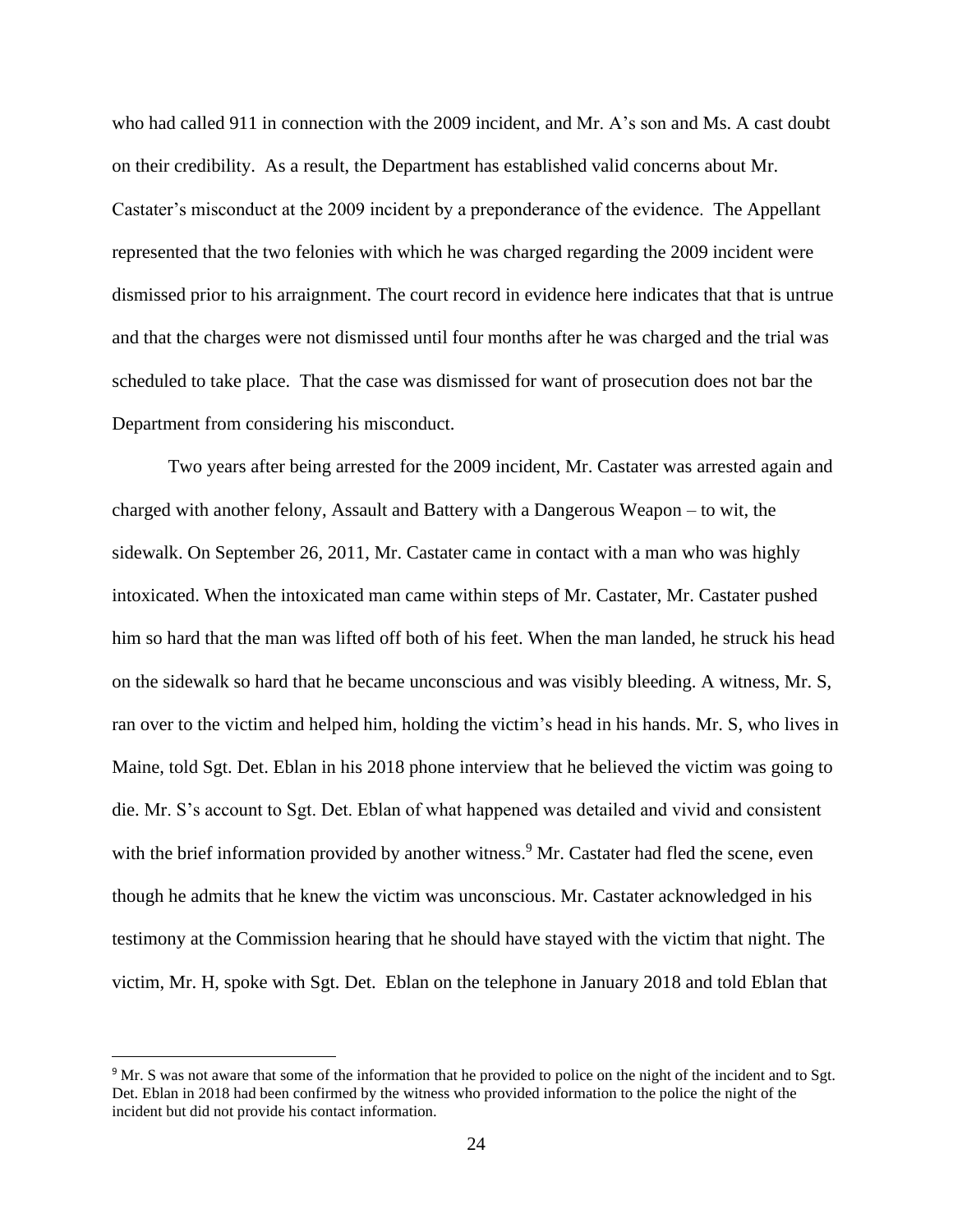he suffered bleeding on his brain that night and suffered a traumatic brain injury as a result. His olfactory nerve was severed when his head hit the sidewalk and he no longer has a sense of smell. The victim told Sgt. Det. Eblan that the key witness to the crime was unable to travel from Maine to attend the criminal trial of this matter so the case was dismissed. A review of the criminal docket (1101CR005090) regarding the 2011 incident reveals that Mr. Castater's case was scheduled for court action no less than ten times, beginning with Mr. Castater's arraignment on September 26, 2011 and ending with a dismissal for want of prosecution in January 2013. On the date of the jury trial, the prosecution indicated that it was "not ready for trial" and the case was dismissed for that reason.

Following the re-investigation by Sgt. Det. Eblan, the Boston Police Department was deeply concerned with the 2011 incident's level of violence, the fact that Mr. Castater left the victim laying unconscious and bleeding on the ground, and the fact that Mr. Castater had fled the scene. The Department ultimately concluded that Mr. Castater showed a lack of judgment, that he used excessive force, and that he exhibited a pattern of anger management issues. The Police Commissioner found that the witnesses to the 2011 incident remained consistent with their prior statements. Further, the Police Commissioner was troubled by the undisputed fact that Mr. Castater did not stay at the scene to assist the victim nor did he remain to identify himself to police officers after exerting an inappropriate level of force against another individual. For these reasons, the Police Commissioner made the decision to withdraw the Department's sponsorship of Mr. Castater at the Boston Police Academy.

I find that the Department has established by a preponderance of the evidence that it had reasonable justification to conclude that Mr. Castater was not suitable for the position of police officer as a result of his misconduct in the 2011 incident, in addition to his misconduct in the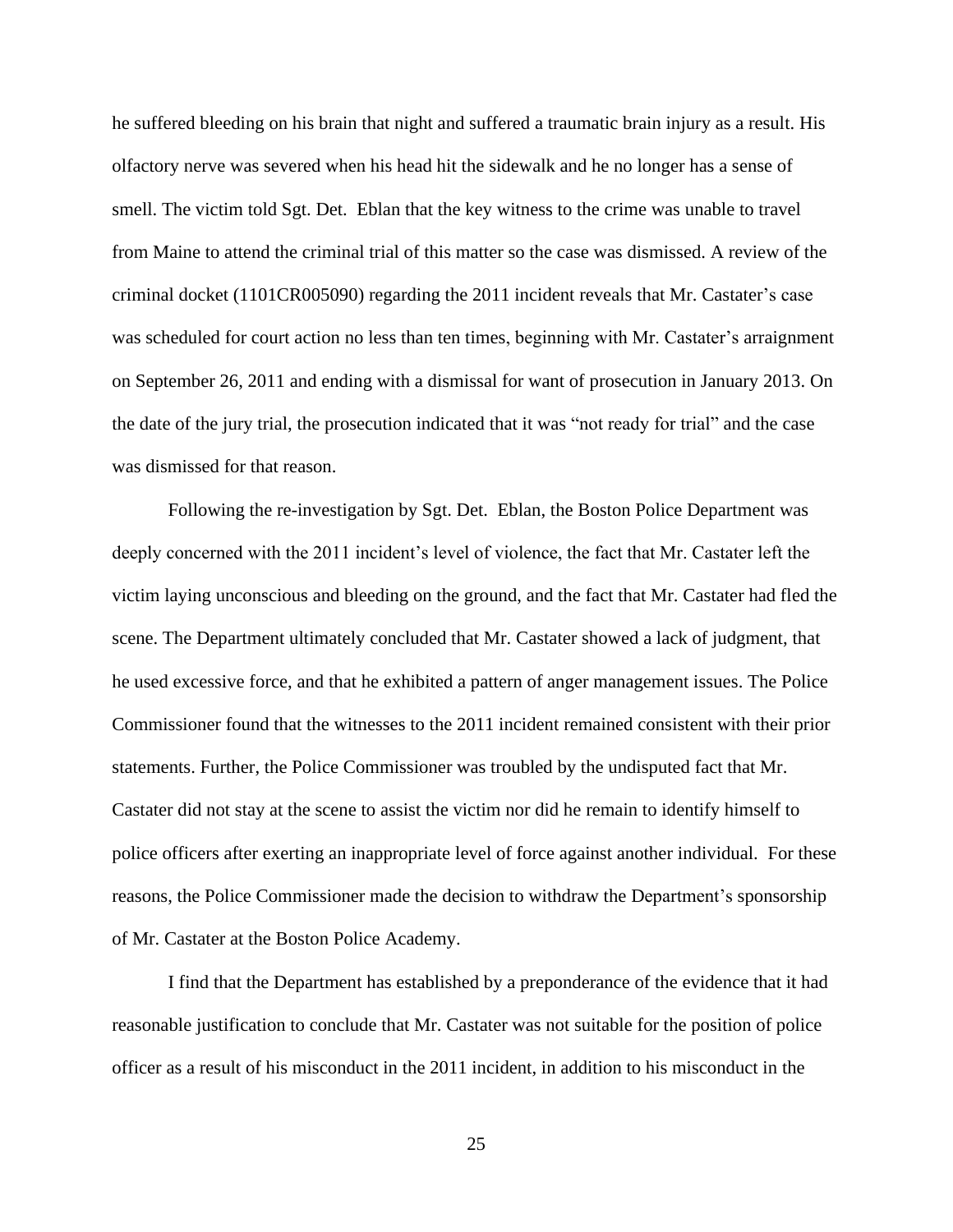2009 incident, and to withdraw its academy sponsorship of Mr. Castater for those reasons. The issue for the Commission is "not whether it would have acted as the appointing authority had acted, but whether, on the acts found by the commission, there was reasonable justification for the action taken by the appointing authority in the circumstances found by the commission to have existed when the Appointing Authority made its decision." Watertown v. Arria, 16 Mass. App. Ct. 331, 332 (1983). *See* Commissioners of Civil Service v. Municipal Ct. of Boston, 369 Mass. 84, 86 (1975) and Leominster v. Stratton, 58 Mass. App. Ct. 726, 727-728 (2003).

The Commission is mindful of the timeline of events and the fact that Mr. Castater was given a conditional offer of employment in 2015 and 2017. The Department must be afforded the opportunity, if necessary, to reassess a candidate if the Department believes a grave mistake has been made prior to the candidate's ultimate hiring. The Department believed it had made a mistake and took reasonable actions to correct the mistake in a fair, thorough, and responsible manner, giving Mr. Castater an opportunity to be heard. That this depth of an investigation should have taken place back in 2015, when Mr. Castater first applied for the position, or in 2017 when he reapplied, does not preclude the Department from correcting its course of action.

The Appellant contends that other candidates who were members of the same Academy class have comparable criminal records to Mr. Castater. After a review of each of the twentythree (23) criminal records the Appellant put into evidence at the hearing of this matter, I do not find any of the criminal records to be comparable based on the information in the record. Of the twenty-three (23), eighteen (18) of those Academy members' criminal histories consist of misdemeanor criminal charges that do not allege any acts of violence, to include Operating with a Suspended License, Operating with a Suspended Registration, Attaching Wrong MV Plates, Compulsory Insurance Violation, Disorderly Conduct, Trespassing, Leaving the Scene of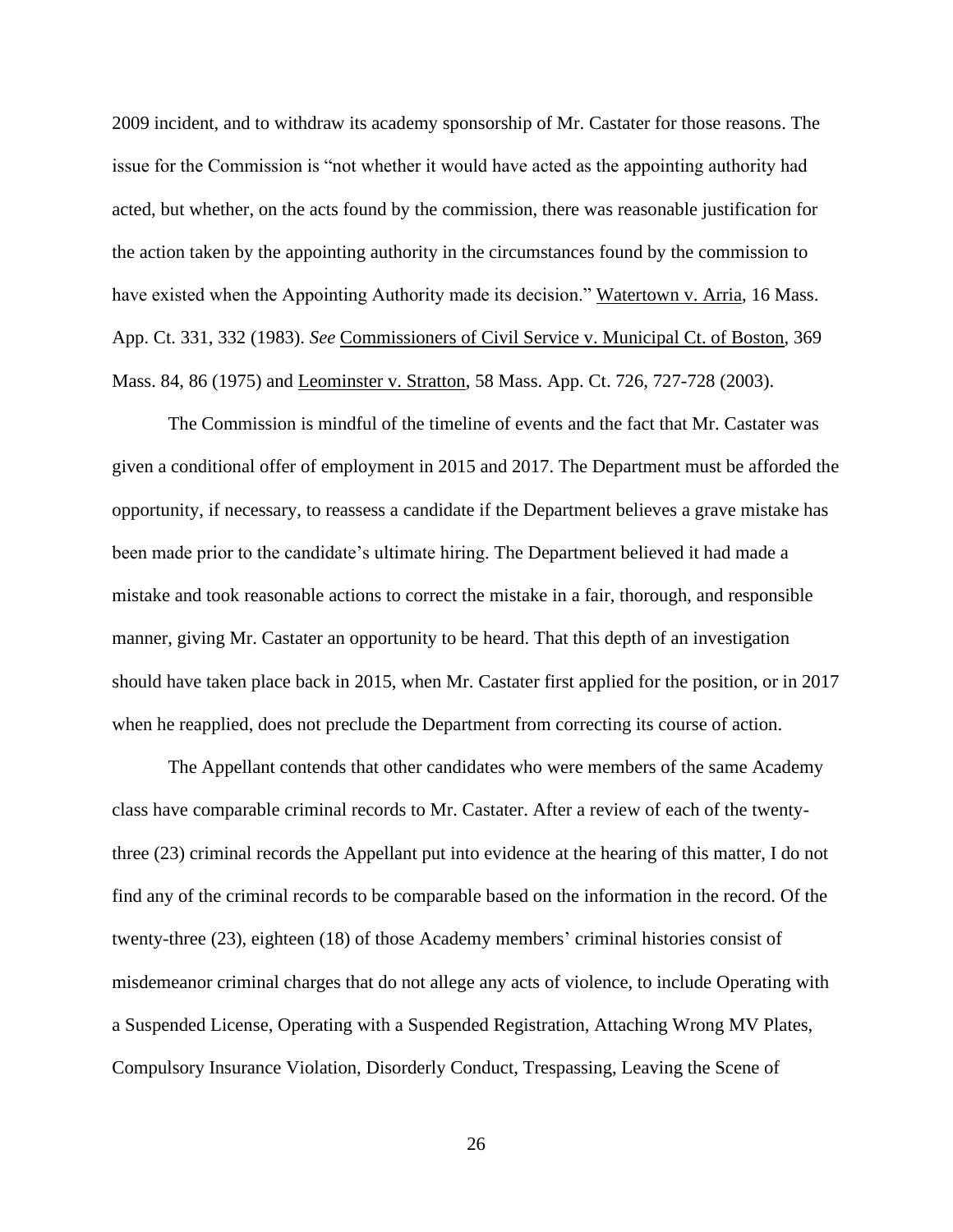Property Damage, etc. These criminal entries are not comparable to the Appellant's arrest for, and circumstances surrounding, three felonies, to include Assault and Battery with a Dangerous Weapon (twice) and Breaking and Entering with the Intent to Commit a Felony.

Five (5) Academy members' criminal histories do contain entries that allege or imply violence. The Commission is unaware of the underlying facts of these five candidates' cases since no evidence was presented other than the criminal history print-out. For example, given that four of the five charges date back more than a decade prior to the candidates' applications to the Department, it is unknown if the holders of those records were juveniles at the time of the charges against them and, if so, whether such information was factored into consideration of those records. Of the five candidates with criminal histories, Candidate 1 was charged with Assault and Battery and the case was Dismissed in 2006. This is a misdemeanor and it was dismissed 11 years prior to this candidate's application to the Department. Candidate 2 was charged with Assault and Battery on a Police Officer and Resisting Arrest and the cases were Continued without a Finding (CWOF) for three (3) months in 2001. These two charges are misdemeanors and the incident occurred 16 years prior to this candidate's application to the Department.

Candidate 3 was charged with Assault and Battery Dangerous Weapon and case was dismissed via nolle prosequi in 2014. Although Candidate 3 was charged with the same felony that the Appellant was charged with twice, a nolle prosequi was filed by the prosecutor in Candidate 3's case, which is a more advantageous result for a defendant in a criminal case than a simple dismissal for want of prosecution. It is as if the charges should never have been filed against Candidate 3, as opposed to a dismissal for the Appellant in 2011 (which was likely garnered in his 2011 criminal case because the witness, Mr. S, did not appear to testify against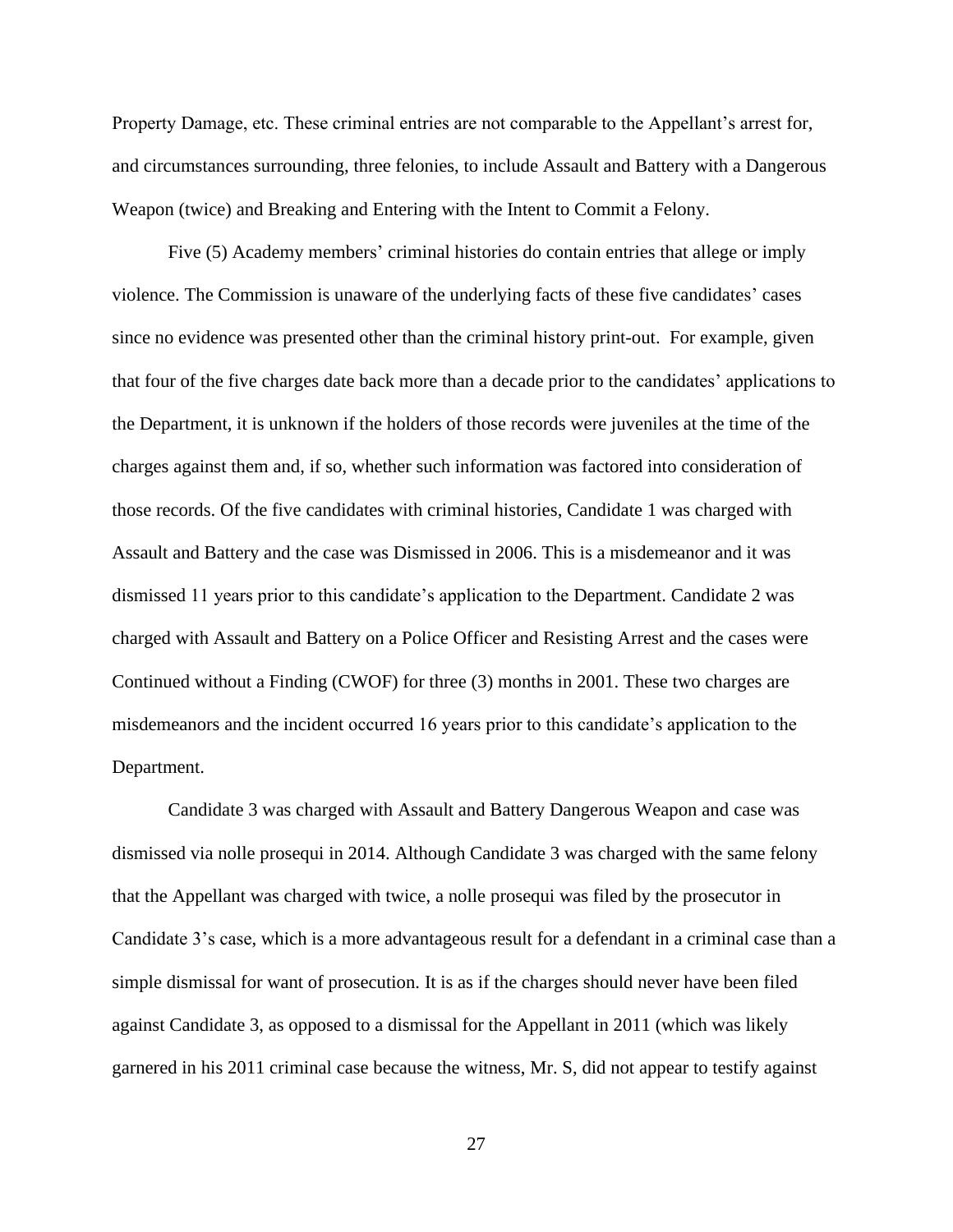him since he lives in Maine). The prosecution was not prepared to go forward with the trial as scheduled, leading the court to dismiss the 2011 charges against Mr. Castater for want of prosecution. Mr. Castater has been charged with three felonies and Candidate 3 has been charged with one. Thus, it cannot be gainsaid that Candidate 3's criminal record is not the same as or similar to that of Mr. Castater, warranting a different result in this appeal.

Candidate 4 was charged with Assault and Battery on a Police Officer, Resisting Arrest, Trespass, and Disorderly Conduct and the charges were Continued without a Finding for 1 year in 2005. All of these charges are misdemeanors and the events that led to the charges took place 12 years prior to this Candidate 4's application to the Department, distinguishing Candidate 4's criminal record from that of the Appellant. Finally, Candidate 5 was charged with Assault and Battery and received a 1 year Continued without a Finding in 2003. This is a misdemeanor that he was charged with 14 years prior to this candidate's application to the Department in 2017, also distinguishing Candidate 5's criminal record from that of the Appellant.

Based on the evidence in the record, I do not find any of these five candidates' criminal histories to be comparable to the Appellant's criminal history, most especially as they relate to the 2011 case wherein Mr. Castater was charged with a felony just six (6) years prior to his candidacy for the Department and just two (2) years after having been charged with Assault and Battery with a Dangerous Weapon and Breaking and Entering with the Intent to Commit a Felony (both felonies as well). Mr. Castater permanently injured a man in 2011 by pushing him off both feet causing him to the hit his head on the ground, rendering him unconscious, ultimately causing a traumatic brain injury and the victim's permanent loss of his sense of smell. I find that the Department has established by a preponderance of the evidence that it had